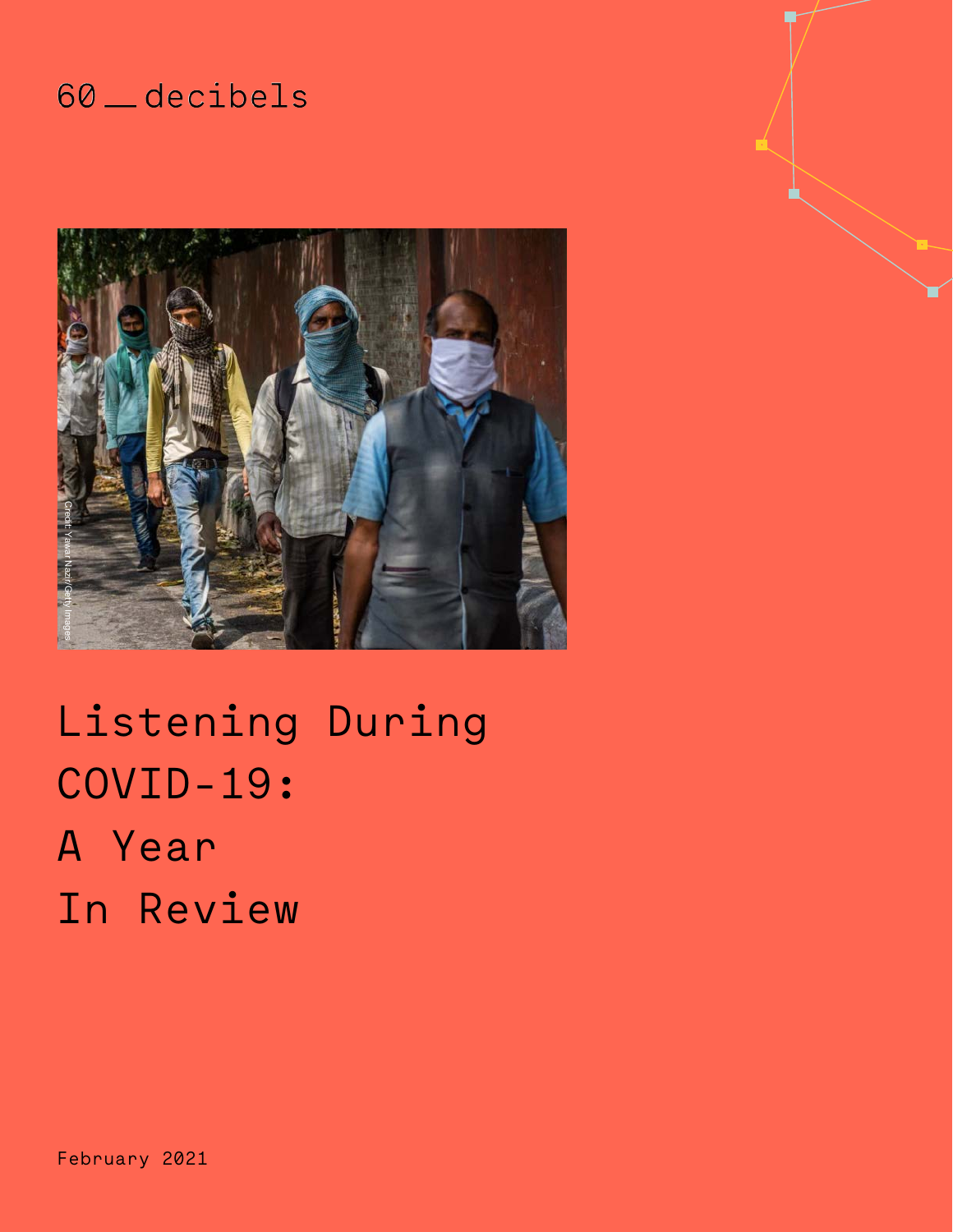## **Contents**



## **04 Introduction**

05 About This Report

08 10 Lessons About COVID-19 in 2020

## **11 Part 1: Sector Spotlights**

12 Gig Economy Workers

## 14 Financial Inclusion

17 Off-grid Energy

20 **Agriculture** 

## **25 Part 2: Global Trends**

26 Vulnerability Index

27 Concern & Income

28 Consumption & Repayment

## **29 Closing Thoughts**

30 The Road to Recovery

31 Acknowledgements

32<br>Thank You to Our Team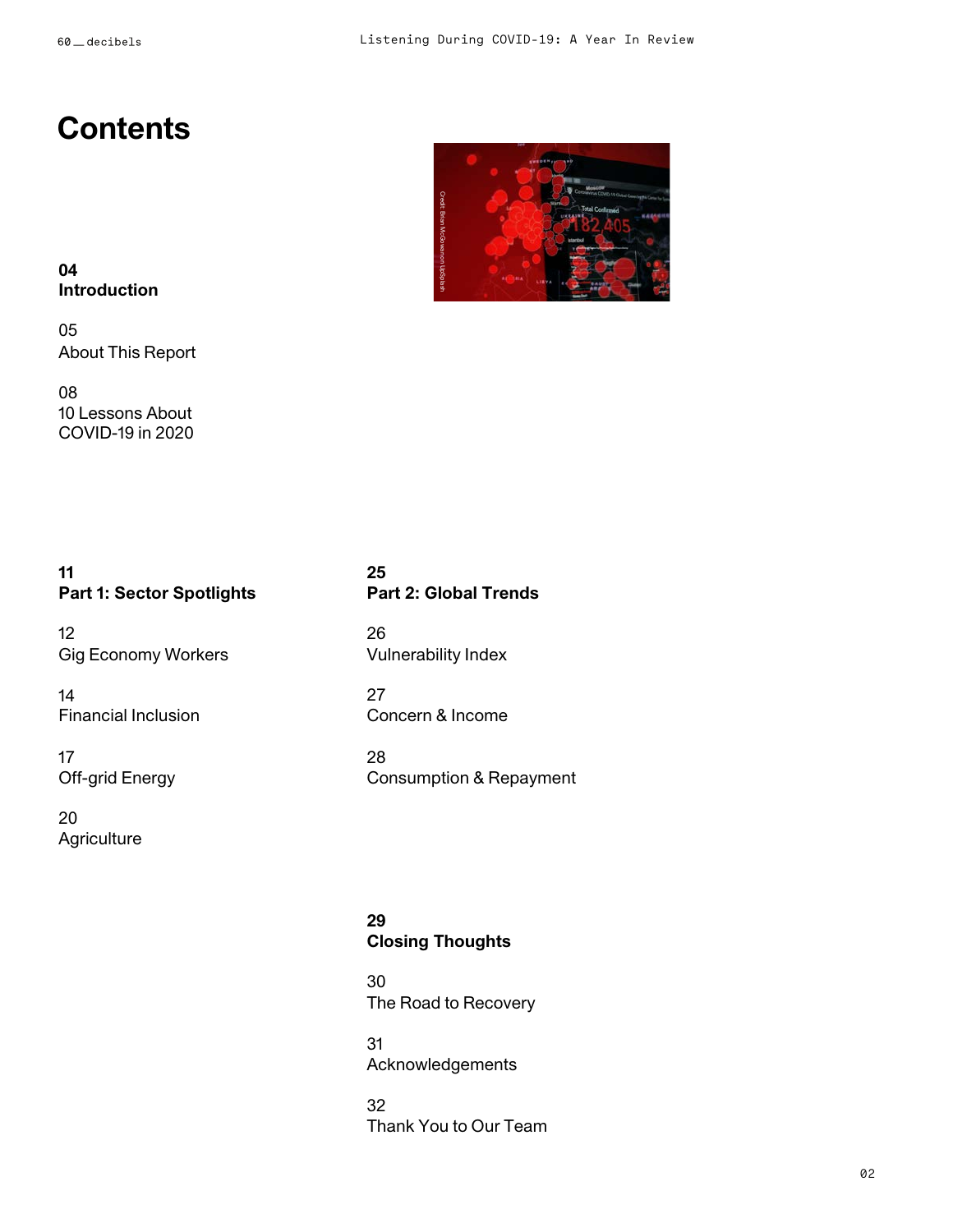# "The virus is like an invisible enemy that is hard to fight."

- Woman, Philippines, May 2020

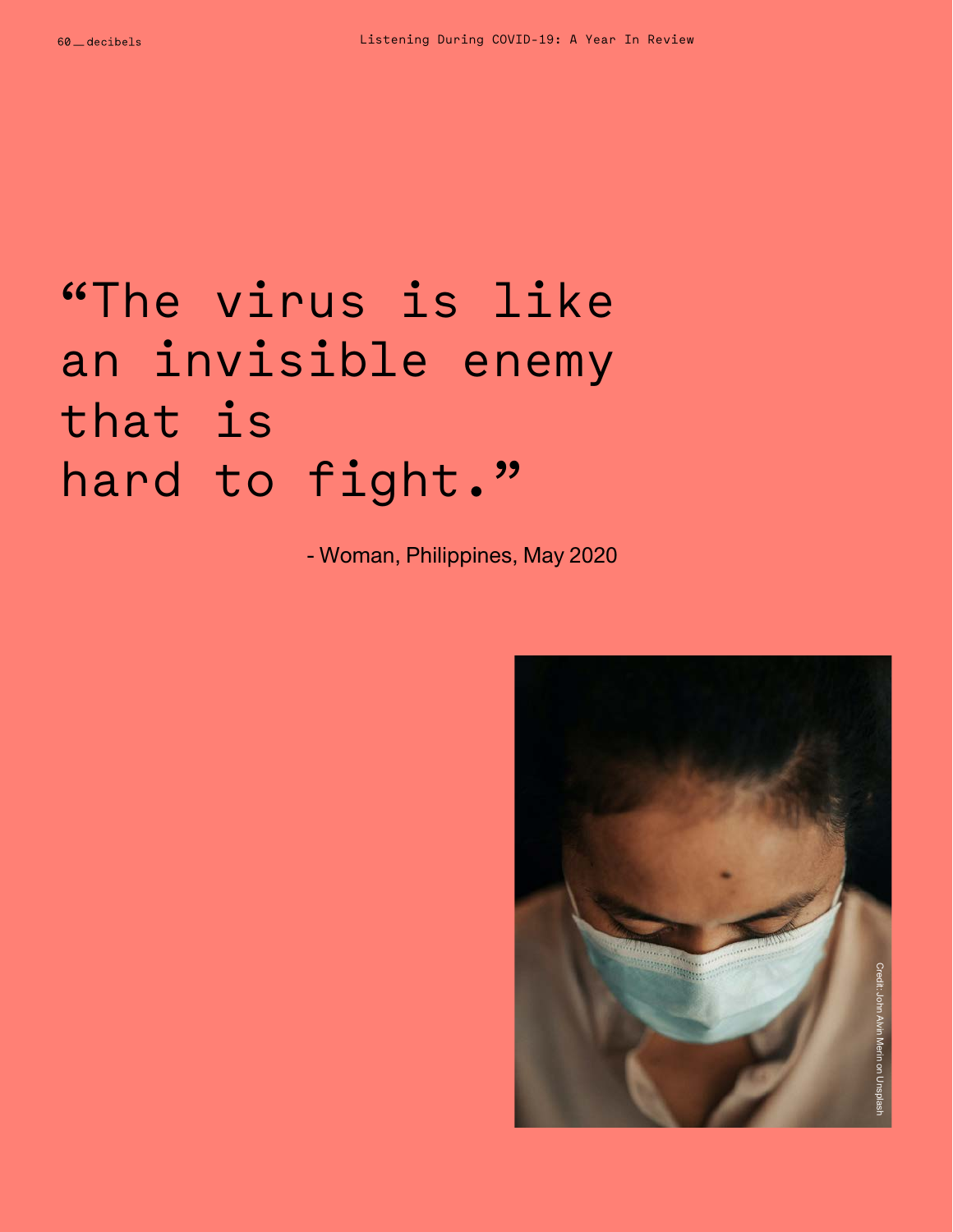# Introduction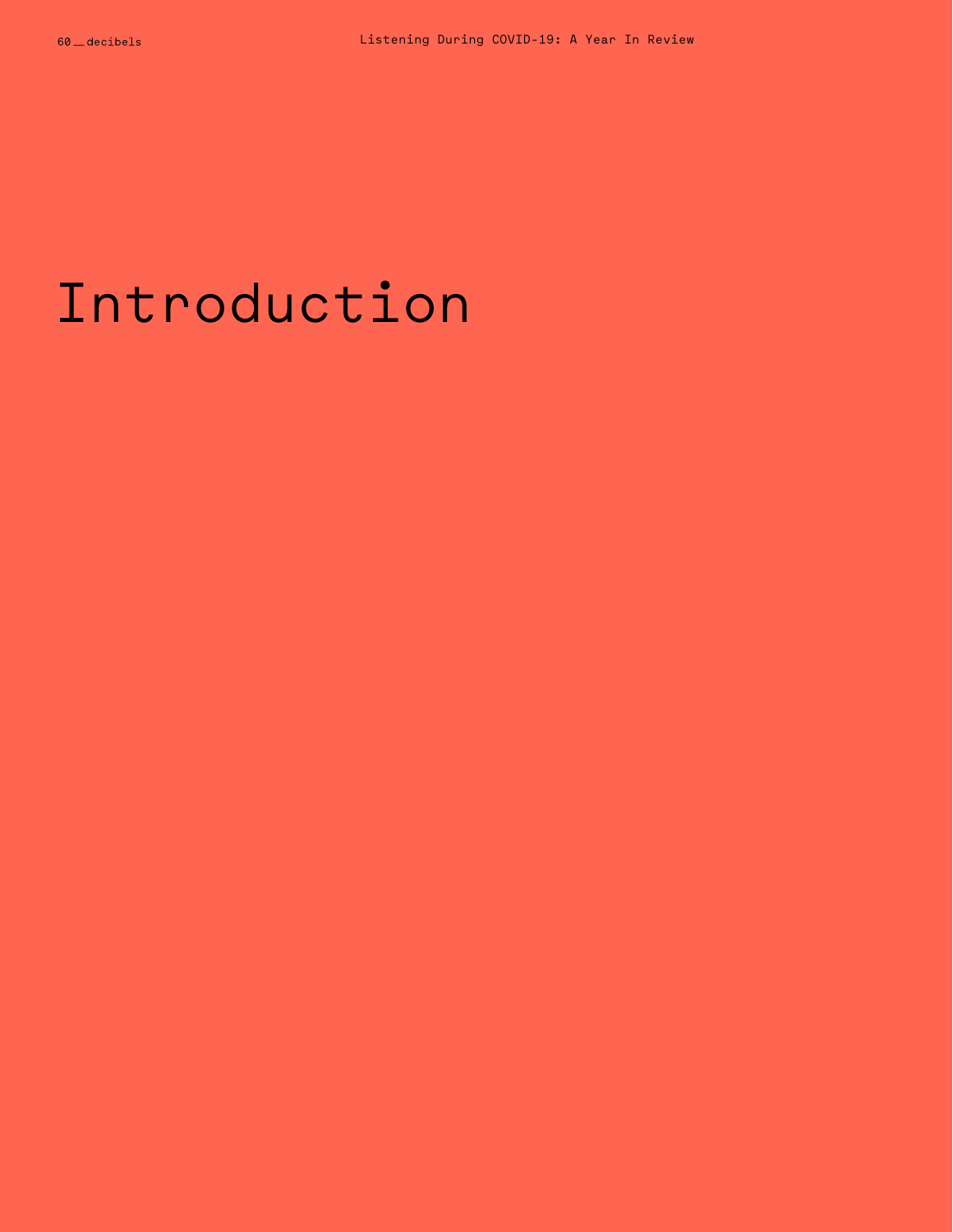## **About This Report**

## **In March 2020**

as COVID -19 began to spread, we noticed something: nearly all the data about how COVID -19 was impacting people's lives came from wealthy markets and customers. The 3.5 billion people who are either offline or don't have access to a smartphone were not part of the conversation.

In response, 60 Decibels mobilized to do what we do best: listen to customer voices at scale. We wanted to understand, and share, how this pandemic and the associated government responses were affecting the most vulnerable.

## **Our Response**

We launched our first COVID -19 surveys on April 1, reaching out to customers across sub -Saharan Africa, Latin America, and Asia. Our surveys focused on awareness and concern about COVID -19, and how it was impacting income, food consumption, ability to make payments, and overall household financial health.

We shared our results in real -time on the 60 Decibels COVID-19 [Dashboard, which we've been](https://app.60decibels.com/covid-19) continually updating since the start of the pandemic. By tracking and sharing what we've been hearing, we have helped inform action so companies, NGOs, and governments could direct the right kind of support to those who need it most.

As of February 2021, we have heard from more than 50,000 people across 32 countries, with a strong focus on low- to middleincome countries.

## **How We Collected The Data**

We collected this data through phone surveys conducted by the 60 Decibels global research [network—more than 750](https://www.youtube.com/watch?v=B9z-DJYEIJc&t=24s)  Research Assistants across 51 countries who speak more than 125 languages. Using a standard set of COVID -19 questions, we were able to compare experiences within and across countries, sectors, income levels, and more.

In this report, we share a summary of what we've learned so far. We hope this information will help inform further action and support where it is needed most. For more detail on anything in this report, please visit our [Dashboard](https://app.60decibels.com/covid-19).



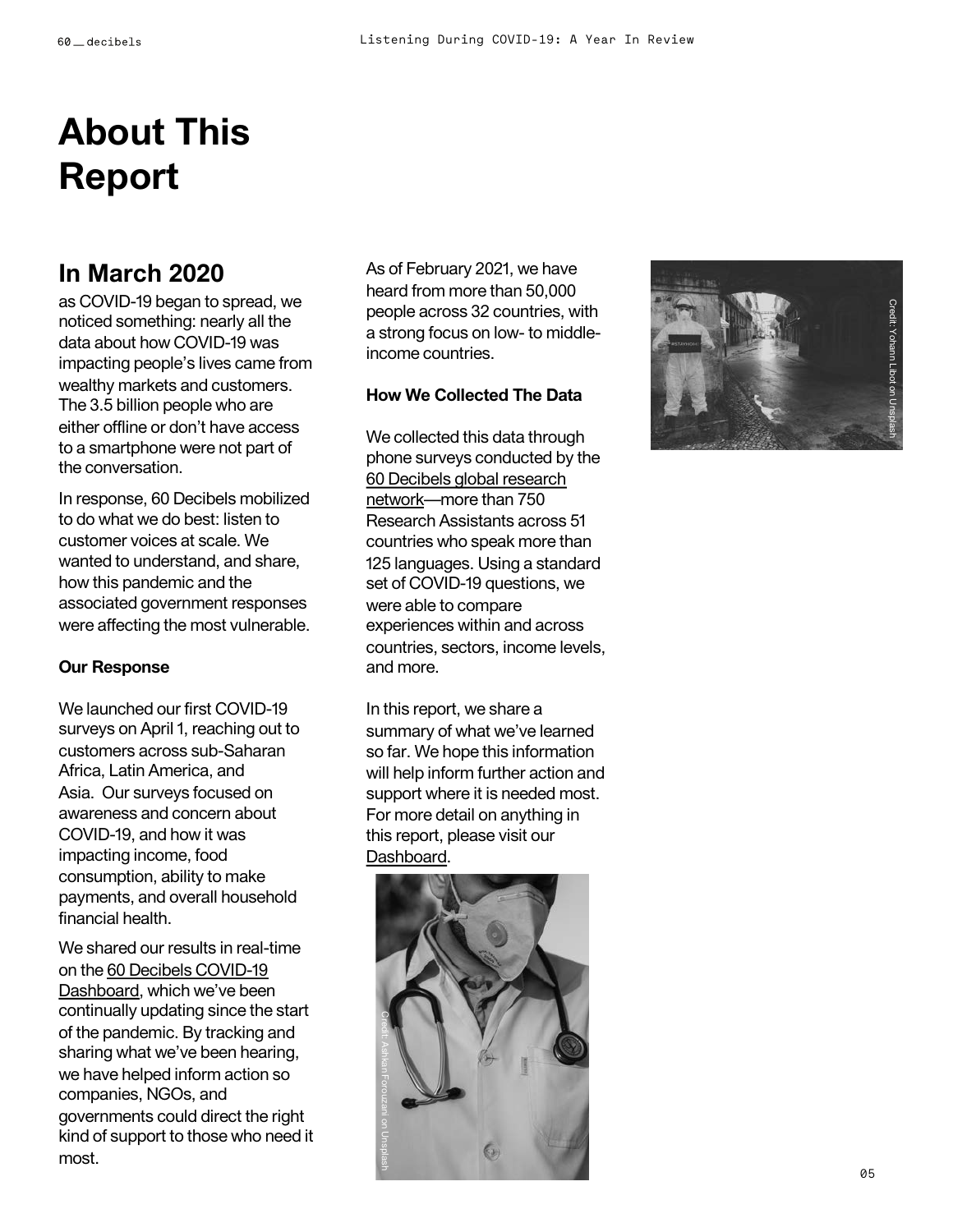## **Who We Heard From**

## 32

## **Countries**

Benin, Brazil, Cambodia, Cameroon, Cote d'Ivoire, Democratic Republic of the Congo, Dominican Republic, El Salvador, Ghana, India, Indonesia, Jordan, Kenya, Madagascar, Myanmar, Nicaragua, Nigeria, Pakistan, Palestine, Paraguay, Peru, Philippines, Rwanda, Senegal Sierra Leone, South Africa, Tanzania, Togo, Tunisia, Uganda, United States, Zambia.

## 50k

## **Respondents**

3,748 responses were through online surveys, the remaining 46,964 were through phone surveys.



### **Months**

We collected data from April 2020 through December 2020.

## **Demographics of Who We Spoke With**

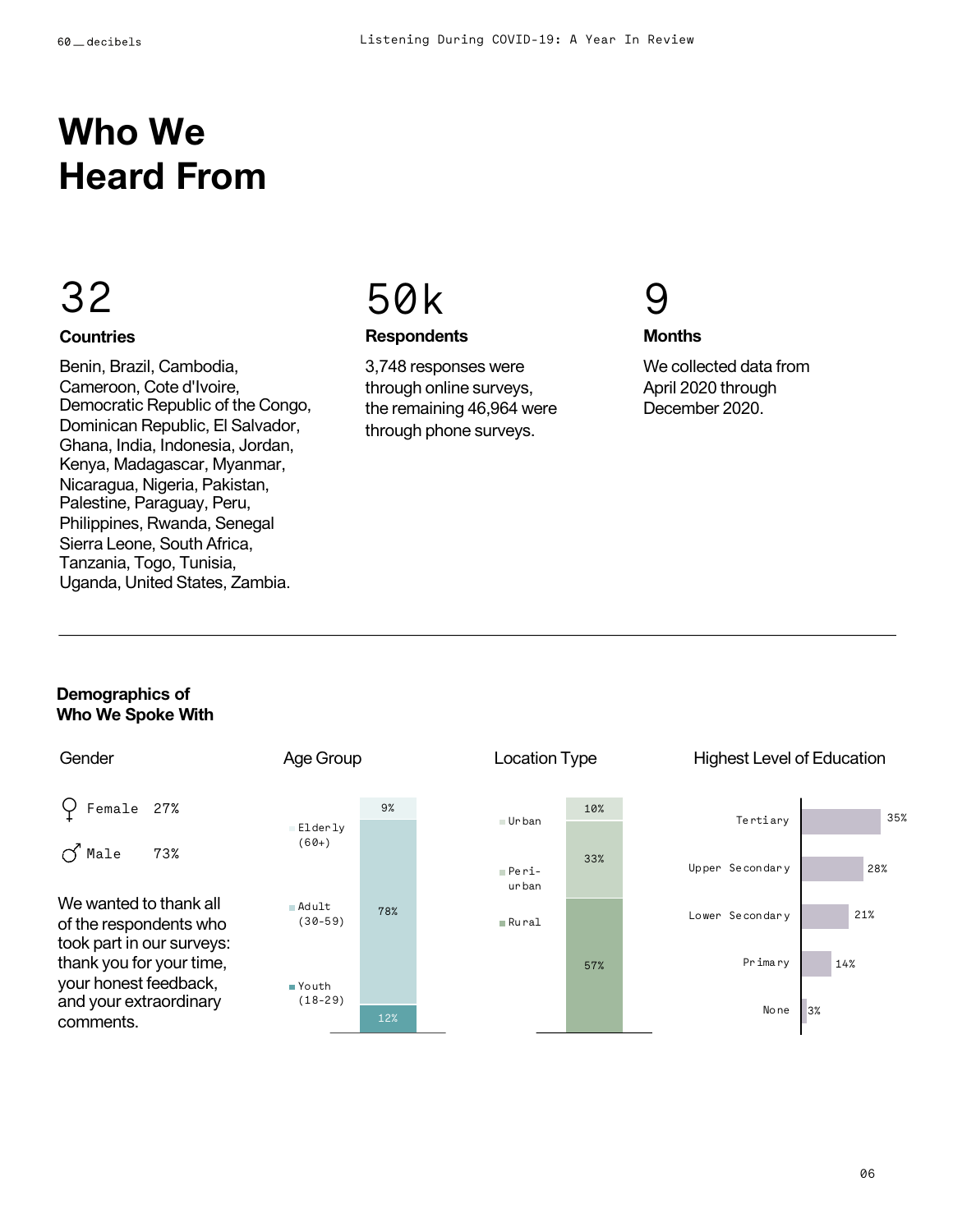"Yes, we are now saving on every possible front and eating only as much is required.



There is not a single rupee that is spent without thinking."

- Man, India, May 2020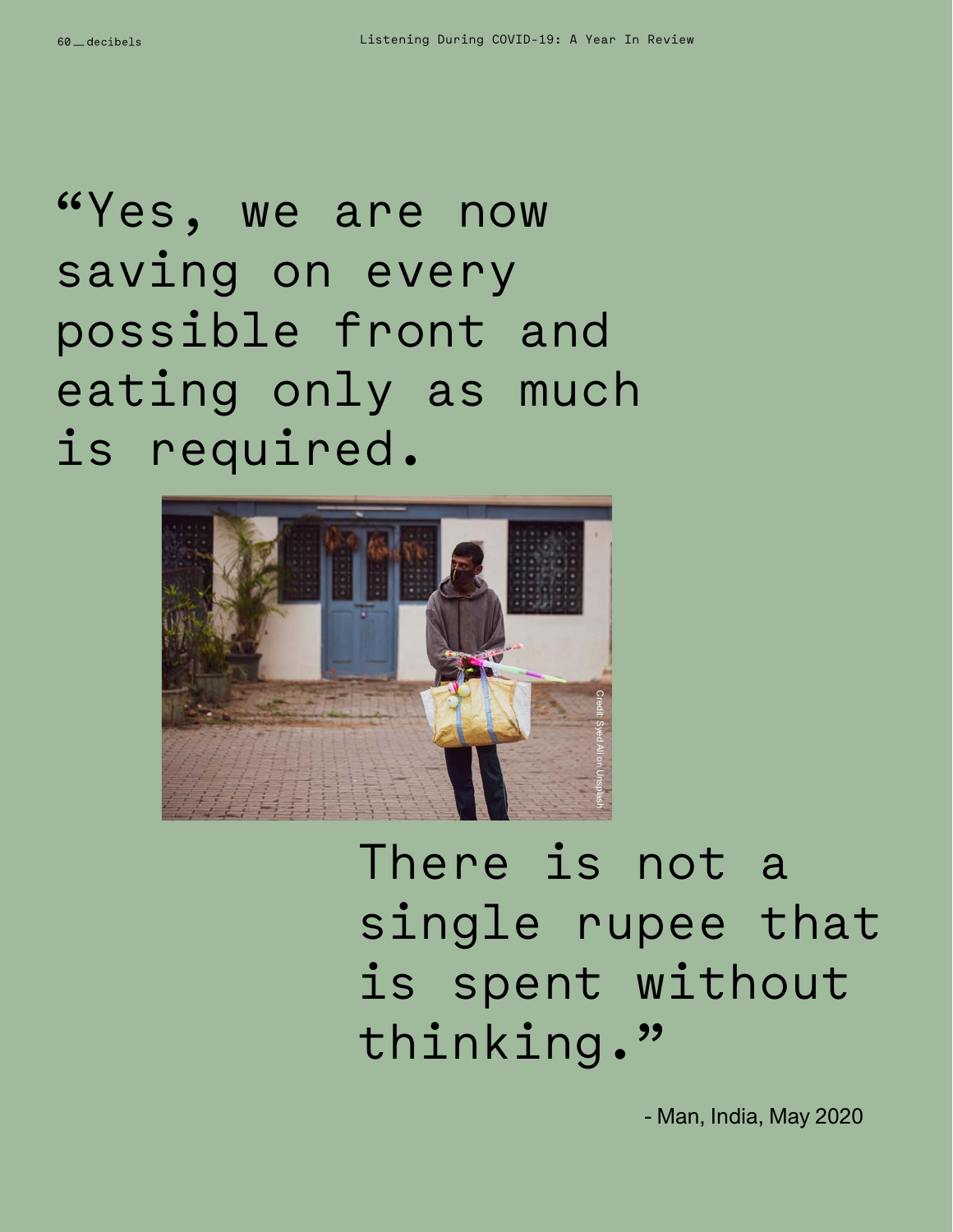## **10 Lessons About COVID-19 in 2020**

#### **01.**

## **The level of concern about COVID-19 varied drastically**

**by region.** In Latin America, 85% of respondents said they were 'very concerned' compared to 65% in Africa and 37% in Asia. Overall, we saw the highest level of concern in April when there was the most uncertainty about the crisis.

## **04.**

**Respondents have relied heavily on savings to cope with the pandemic.** Globally, 59% of people had to rely on savings to make ends meet and 29% borrowed money. As the pandemic continues, we worry about people depleting their savings, making them more vulnerable to other shocks and affecting their ability to recover.

#### **02.**

**Respondents care most about health risks, followed by concern about their ability to earn an income.** 46% of respondents said health risks were their primary concern and 33% said they were most concerned about the ability to work or earn an income. Once again, these results varied by region: 66% of Latin American respondents were most concerned about health risks compared to 47% in South East Asia, 31% in South Asia, 30% in East Africa, and 28% in West Africa.

## **05.**

**The 60dB Vulnerability Index, a composite set of indicators to understand the impact of shocks, showed us which populations were hit hardest.**  Of the 20 countries surveyed, households in Rwanda were the most vulnerable and households in Tanzania were the least vulnerable. In Rwanda, 26% of households fell into the 'Extremely Vulnerable' category compared to the global average of 7%. Tanzania had the lowest vulnerability score, with less than 1% of people categorized as 'Extremely Vulnerable.'

**03.**

### **Food consumption has dropped as a result of**

**COVID-19.** Nearly one in three respondents said they reduced their food consumption to cope with the pandemic. Some results were truly shocking: in Madagascar, 60% of respondents decreased their food consumption, compared to only 9% in Tanzania. In the second half of 2020, the percent of respondents cutting back on food consumption decreased.

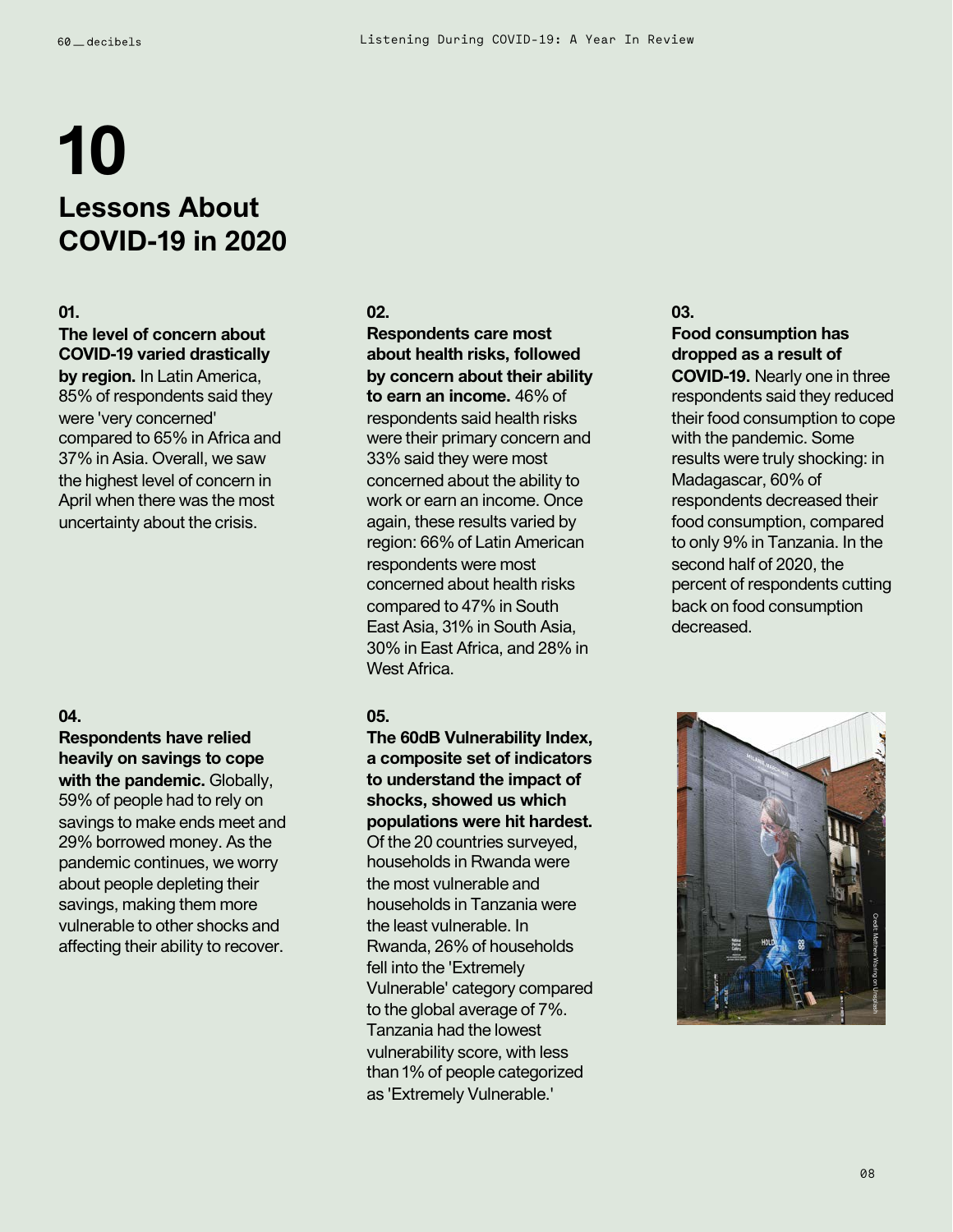

## **06.**

**The top two sources of hope during this time were government action and handwashing and sanitation efforts.** Citizens feel that this public health crisis requires a government response, and one-third of respondents mentioned government action as a source of hope. However, nearly 1 in 4 respondents say they have 'no source of hope.' More worrisome still are the outliers: Nigeria, for example, had 65% of respondents saying they have 'no source of hope.'



## **07.**

**The financial impacts of the pandemic were felt globally, but things are improving over time.** 28% of global respondents' financial situation had become 'much worse' since the start of COVID-19, but this has steadily improved each month. We saw the percent of global respondents saying their financial situation had worsened to some degree decrease from 75% April 2020 to 28% in October 2020.

## **09.**

**Despite the impact of the pandemic, off-grid energy products and services had a significant positive impact on customers' lives.** 90% of those surveyed said their quality of life had improved thanks to their off-grid energy product or service. The top outcomes customers spoke about were ease of doing tasks (39%), high product quality (36%), and improved energy access (25%).



#### **08.**

**Gig economy workers were** 

**hit hard.** Globally, 66% of gig economy workers we surveyed said they experienced a 'large decline in income.' This varied by geography with 81% of Indian gig economy workers reporting a 'large decline in income' (the highest numbers we saw) compared to 50% in the U.S. (the lowest we saw). The sectors with largest reported declines in income were ride-sharing (79%) and delivery (64%).

## **10.**

**Nearly nine in ten Kenyan farmers are worse off since the pandemic.** Since June 2020, 88% of Kenyan farmers surveyed indicated they are worse off financially because of the pandemic. After a slight improvement in October, November and December showed more farmers reporting financial distress.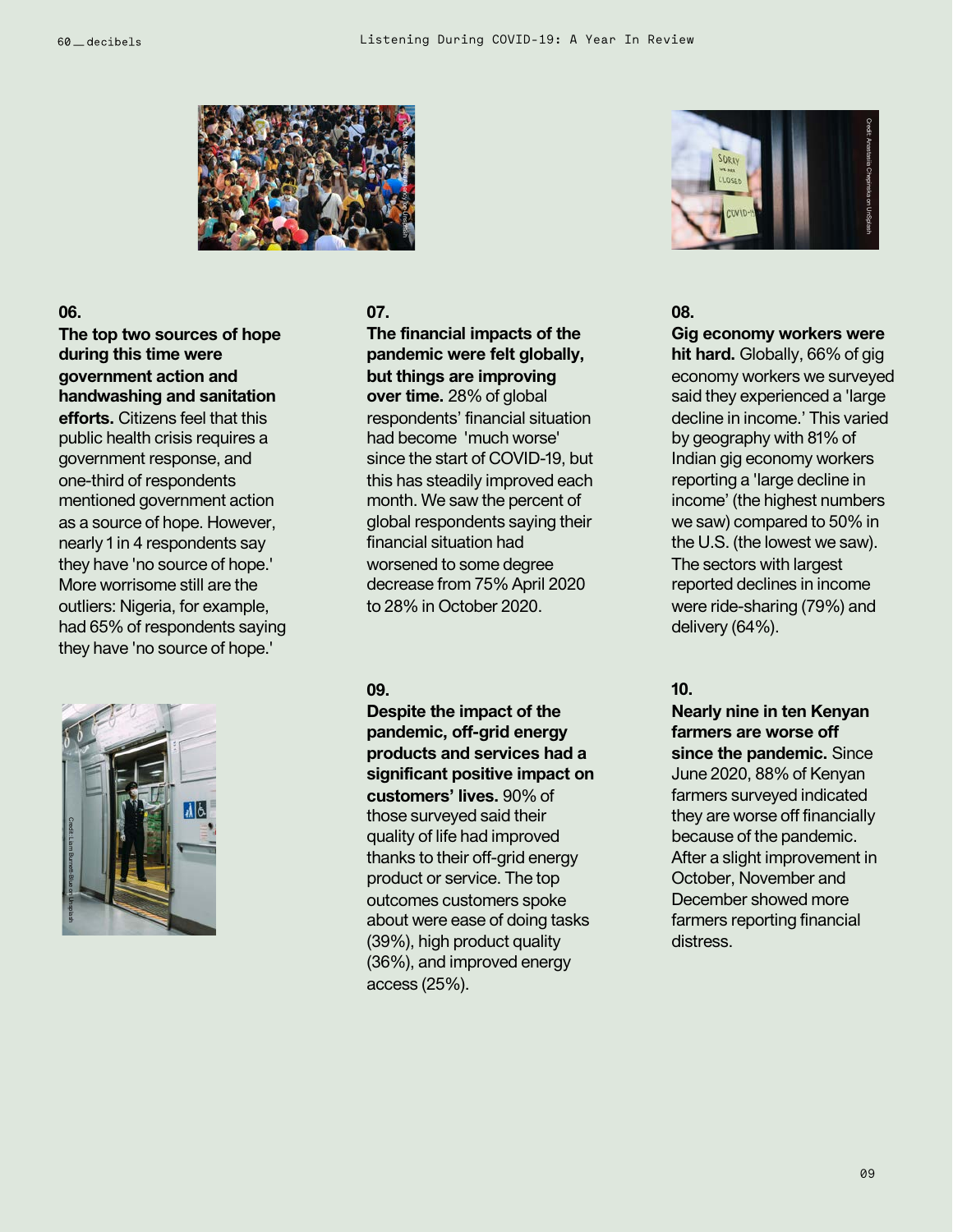"This disease is not a joke as it is deadly, I am even afraid to go to work because I may contract it



# you see life is better than money."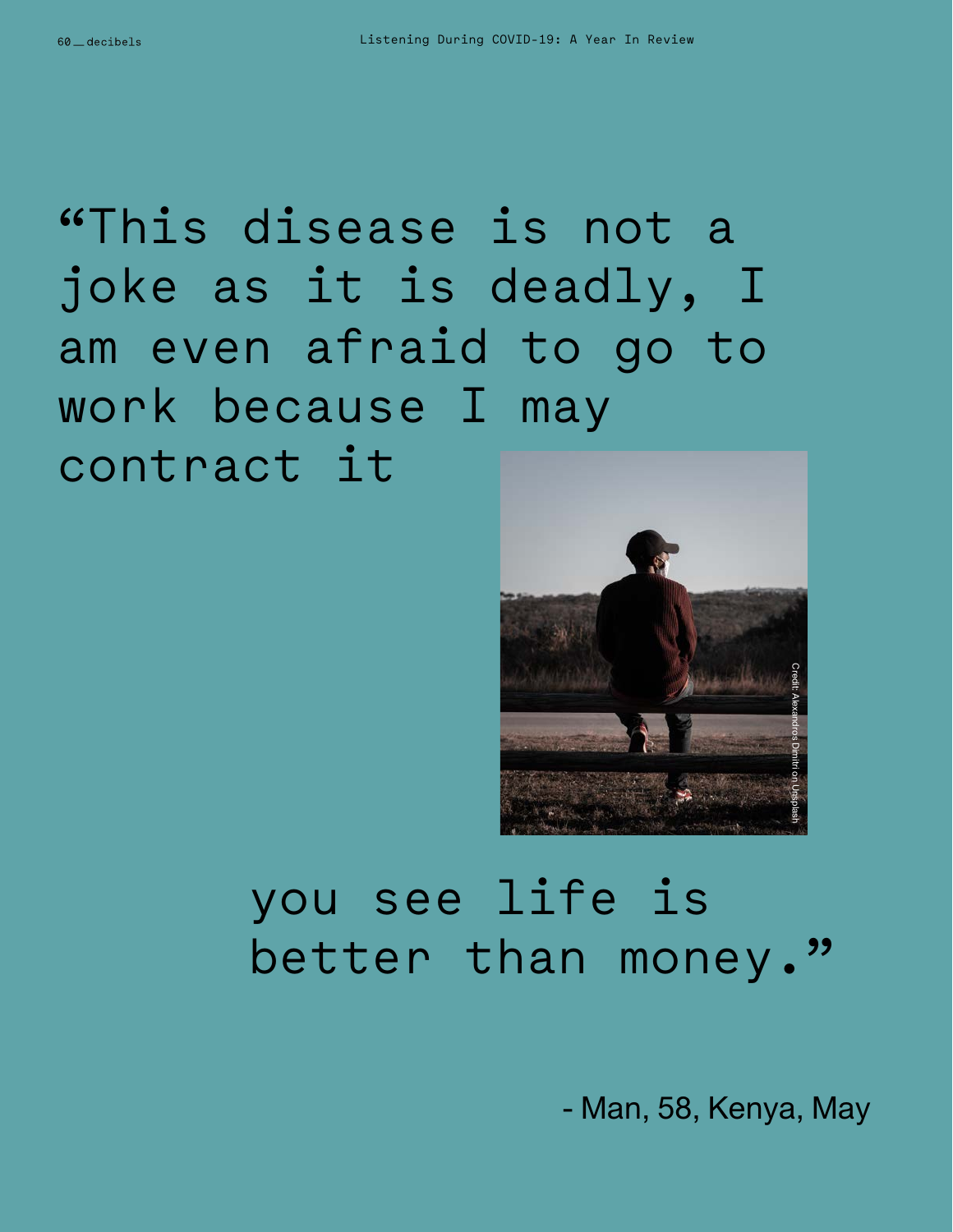# Part 01:

# Sector Spotlights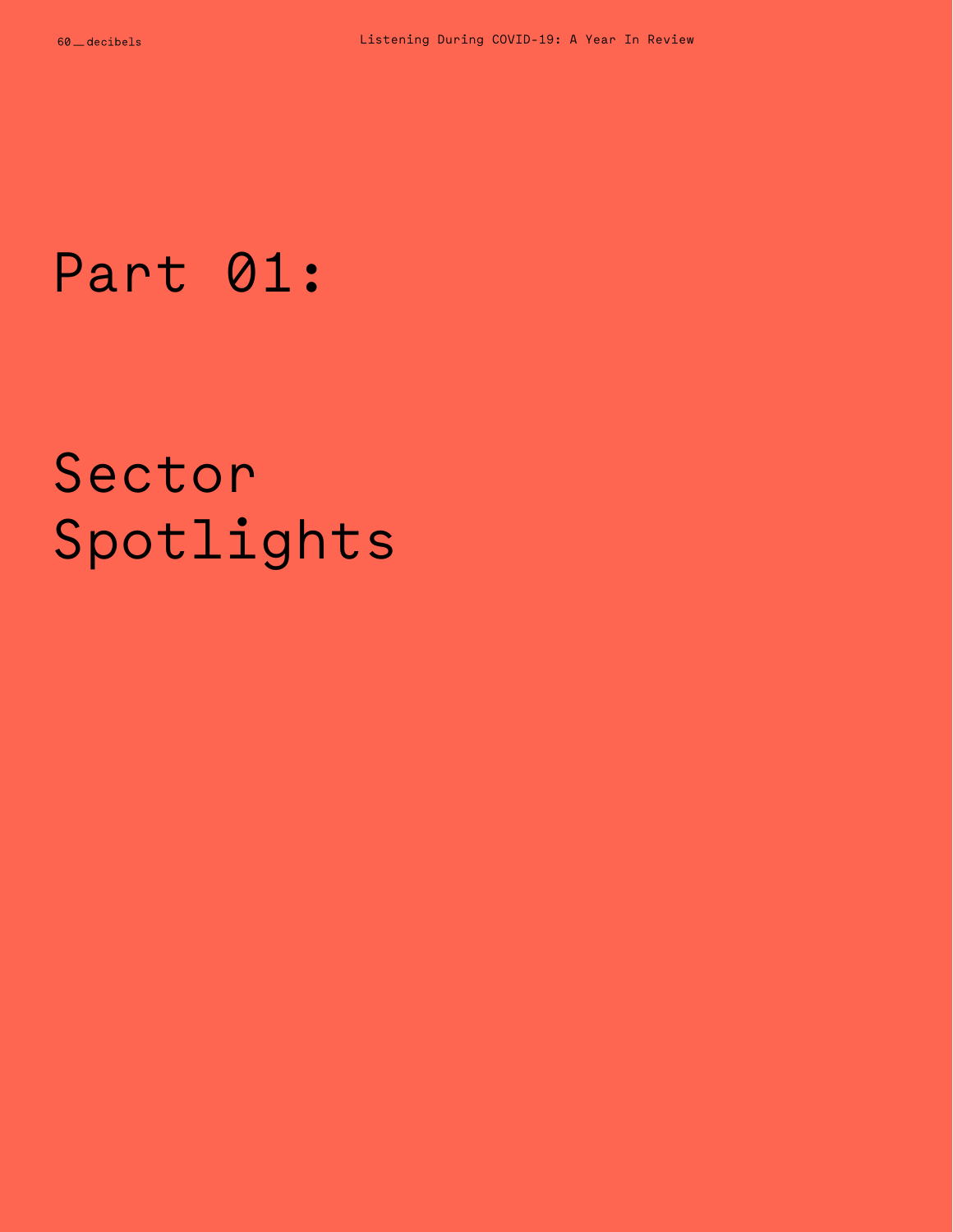## **Gig Worker Spotlight**

The COVID-19 pandemic and the accompanying economic dislocation triggered a significant shift in gig workers' lives. To understand how gig workers are managing these challenges and how they can be better served by fintech companies, we partnered with Flourish Ventures on a global gig workers study.

**Finding 1: Gig workers' livelihoods across the globe were upended during the pandemic, and ridesharing drivers were hit the hardest.**



#### **Decrease in Income Since COVID-19 (By Country)**

Q: Has your income changed since the lockdown began on March 22? (% who reported 'very much decreased')



### **Decrease in Income Since COVID-19 (By Worker Type)**

Q: Has your income changed since the lockdown began on March 22? (% who reported 'very much decreased')



## Countries: 5 Respondents: 3,748 Fund Partner: Flourish Ventures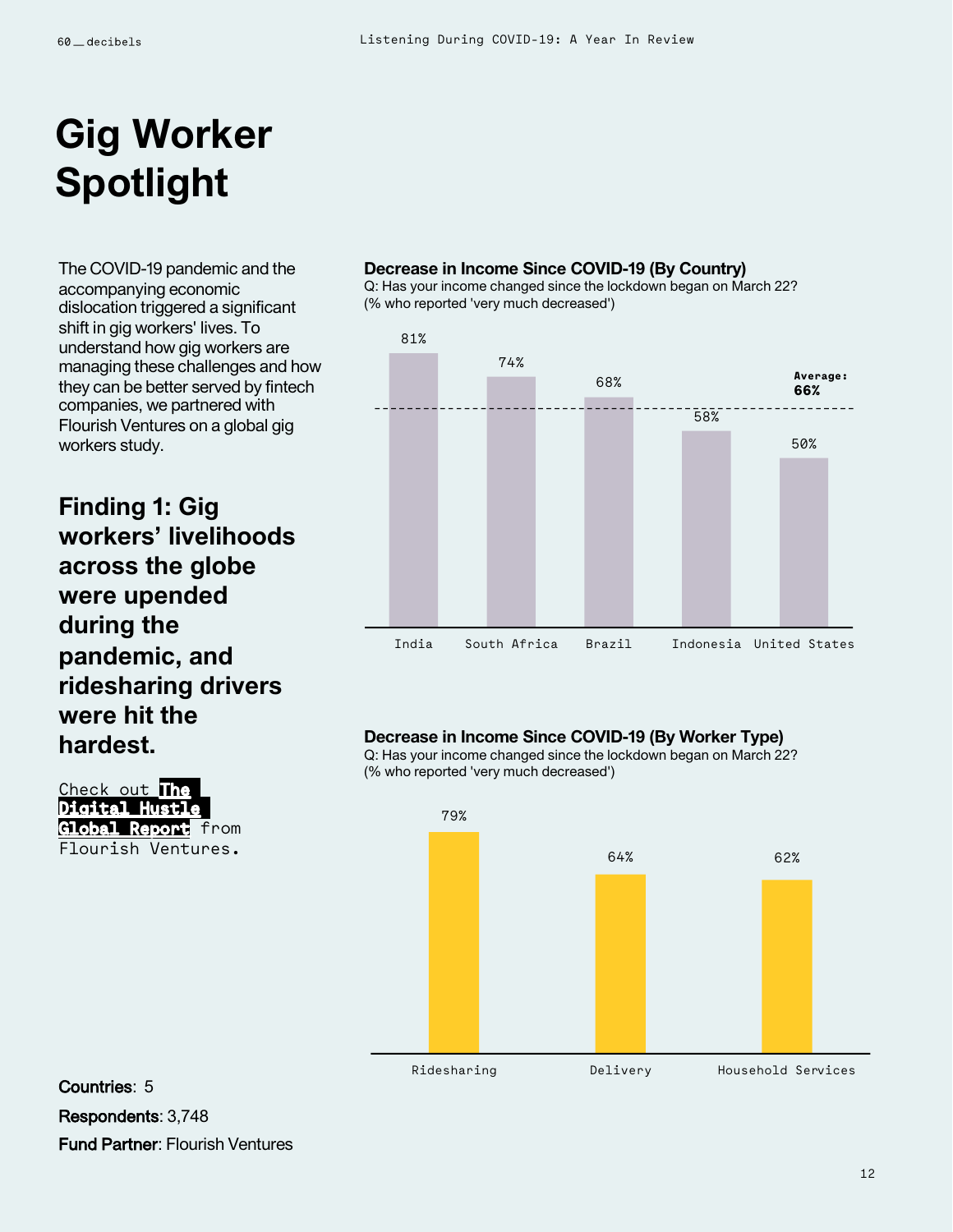## **Finding 2: Women are more likely than men to have taken on additional types of work since COVID-19.**

Women are underrepresented in the gig economy in the countries where we conducted research, and this was reflected in our sample. Only 23% of total respondents were women. While we did not find major gender differences across financial resilience or reported changes in quality of life, we did notice that women are 7% more likely than men to take on additional types of work.

The types of additional jobs that people are taking on also differs across genders. Most of the extra jobs that women are taking on are online reselling (17%), selling food (16%), and on-demand tasks (15%). Most of the extra jobs that men are taking on are delivery (18%), handyman / construction (16%), sales (14%).

**Finding 3: Thinking about future financial goals and aspirations, respondents are most concerned about the ability to save for the future and pay off debt.**

## **Found New or Additional Work**

Q: Are you doing any additional types of jobs to earn income since the lockdown started that you were not doing before?



#### **Financial Concerns**

Q: How concerned are you about the following? (% 'very concerned')

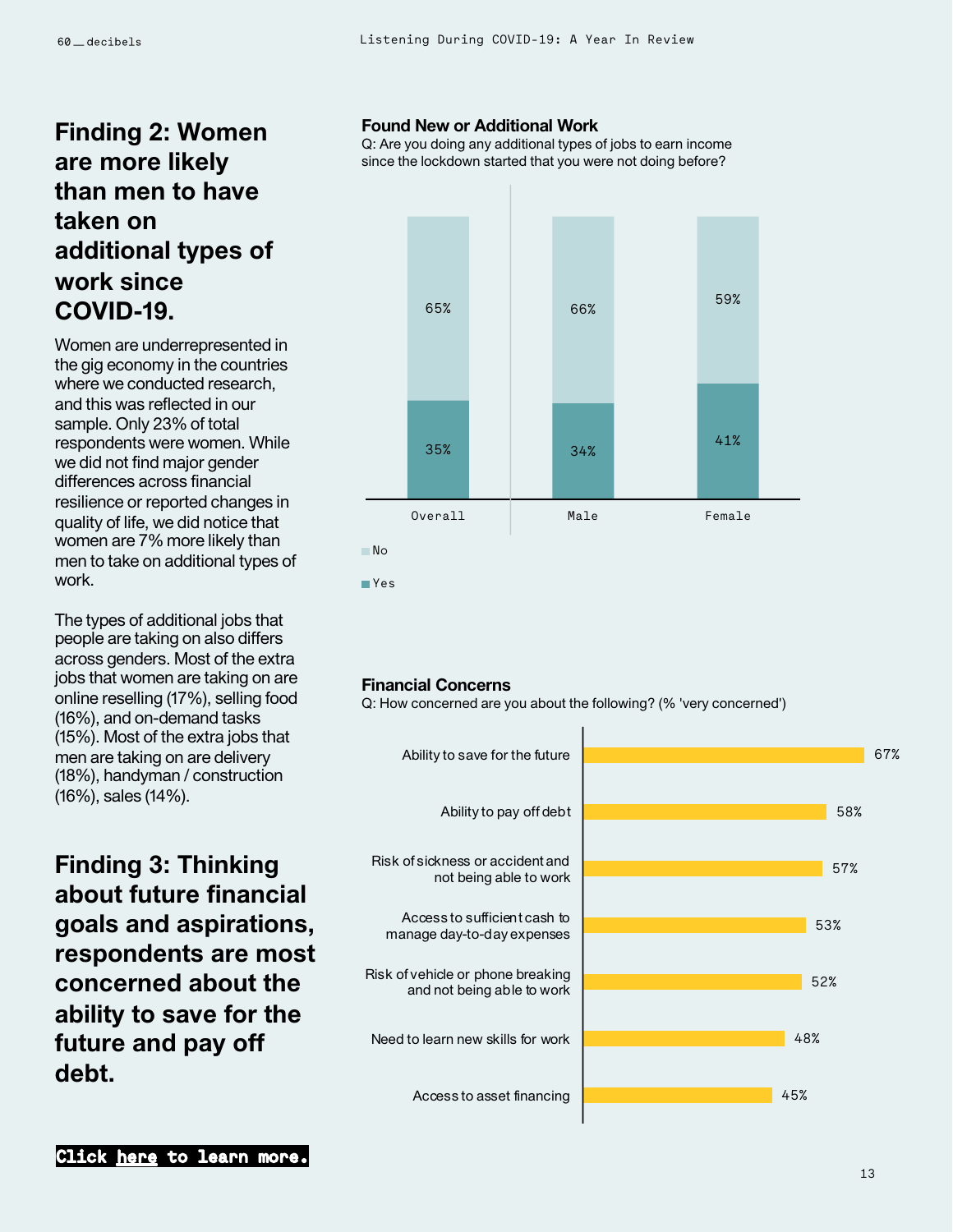## **Financial Inclusion Spotlight**

Globally, there are ~1.7 billion adults who are unbanked or underbanked. This lack of financial access limits economic opportunity and makes people more vulnerable to financial shocks. We set out to understand how microfinance clients have been impacted by COVID-19, and to learn how financial service providers (FSPs) can help them weather this crisis.

## **Finding 1: Clients have suffered from a decrease in income and are burdened by loan repayment obligations.**

In June 2020, 90% of microfinance clients reported their income had either 'very much' or 'slightly' decreased. While this figure reduced to 77% in November, it's undeniable that clients are struggling to make ends meet.

Similarly, 49% of clients find repayments to be a burden, and half of those clients say they are a 'heavy burden.' Not surprisingly, 63% of clients say this burden has increased since the start of the pandemic.

#### **Change in Income**

Q: Has your income from your main income source changed since the start of the coronavirus lockdown? (% of respondents who reported a decrease)



#### **Loan Repayment Burden**

Q: Thinking about company repayments at the moment, are they:



### Countries: 21

Respondents: 17,945

Fund Partners: SPTF, ADA, Advans, Symbiotics, REGMIFA A heavy burden

Somewhat of a burden

Not a problem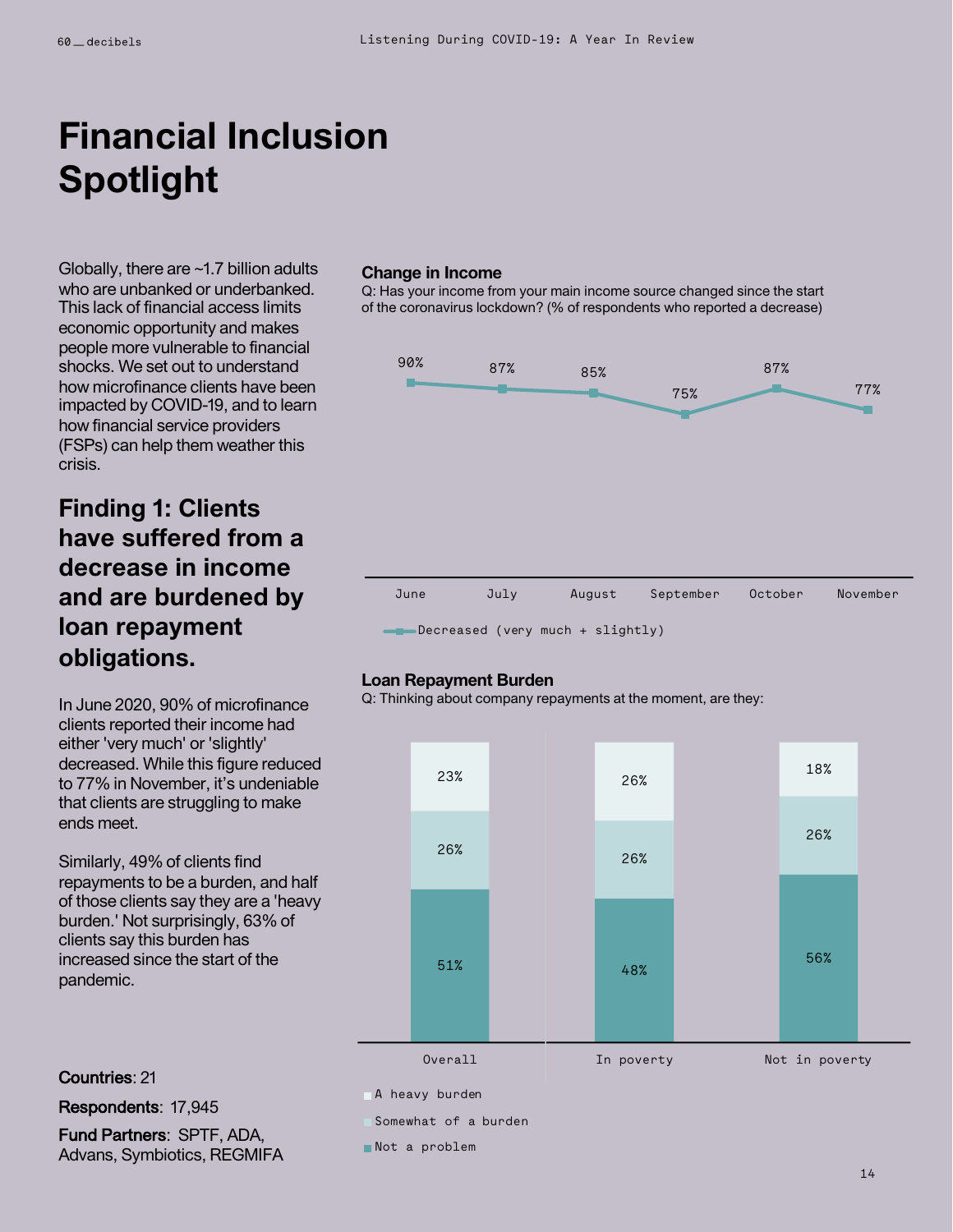## **Finding 2: Clients are interested in a new loan from their financial institution or a payment deferment.**

When asked what their respective financial institution could do that would be helpful, 26% of borrowers said they are interested in getting a new loan. This is interesting as most financial institutions have halted lending during this time. Furthermore, 16% of borrowers said that they would be interested in a payment deferment.

## **Requested Company Support**

Q: Is there anything that the company can do that would be particularly helpful to you?



## **Finding 3: What these clients want most is market recovery and job opportunities.**

We asked respondents what, related to the pandemic, could improve their life at this time and the top mentions were market recovery (19%), job opportunities (17%), and access to affordable food (17%).

Women are far more likely than men to request access to food and protective equipment.

## **Requested Overall Support**

Q: Related to the pandemic, what one thing could improve your life at this time?

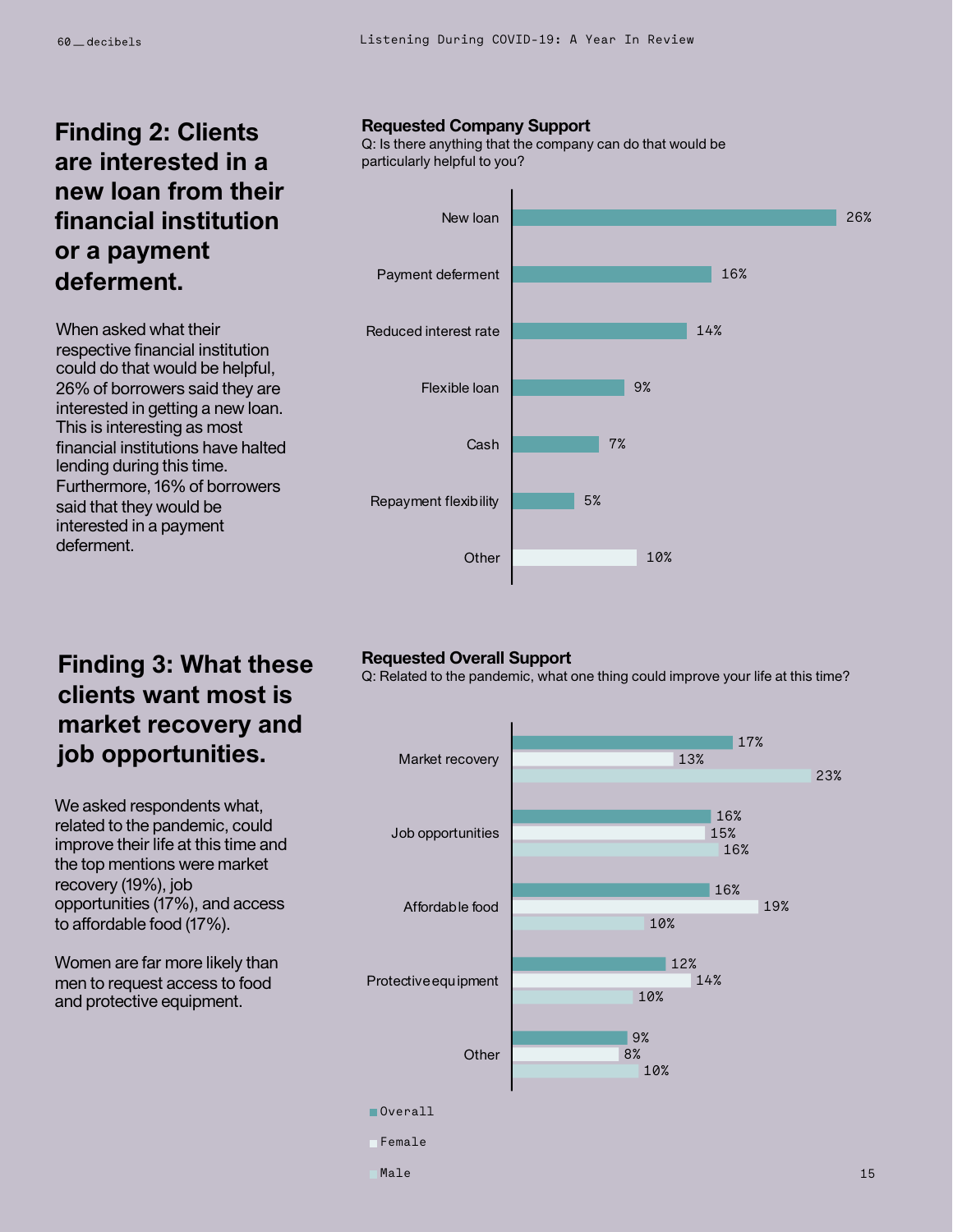## **Finding 4: Clients' financial resilience has decreased over time, and they are using more coping mechanisms.**

Reliance on savings has decreased over time while the use of more severe coping mechanisms, such as borrowing money or selling assets, has increased. This suggests clients are running out of financial resources to weather the crisis.

When borrowing money, clients have mostly relied on family and friends. However, borrowing from MFIs or banks is on the rise.

The use of coping mechanisms has increased over time, with those using three or more mechanisms tripling from 7% in June to 21% in November.

### **Main Coping Mechanisms**

Q: As a way to cope with the coronavirus situation, have you had to do any of the following?



### **Number of Coping Mechanisms Used**

Q: As a way to cope with the coronavirus situation, have you had to do any of the following? (% of clients using 1+, 2+ or 3+ coping mechanisms)

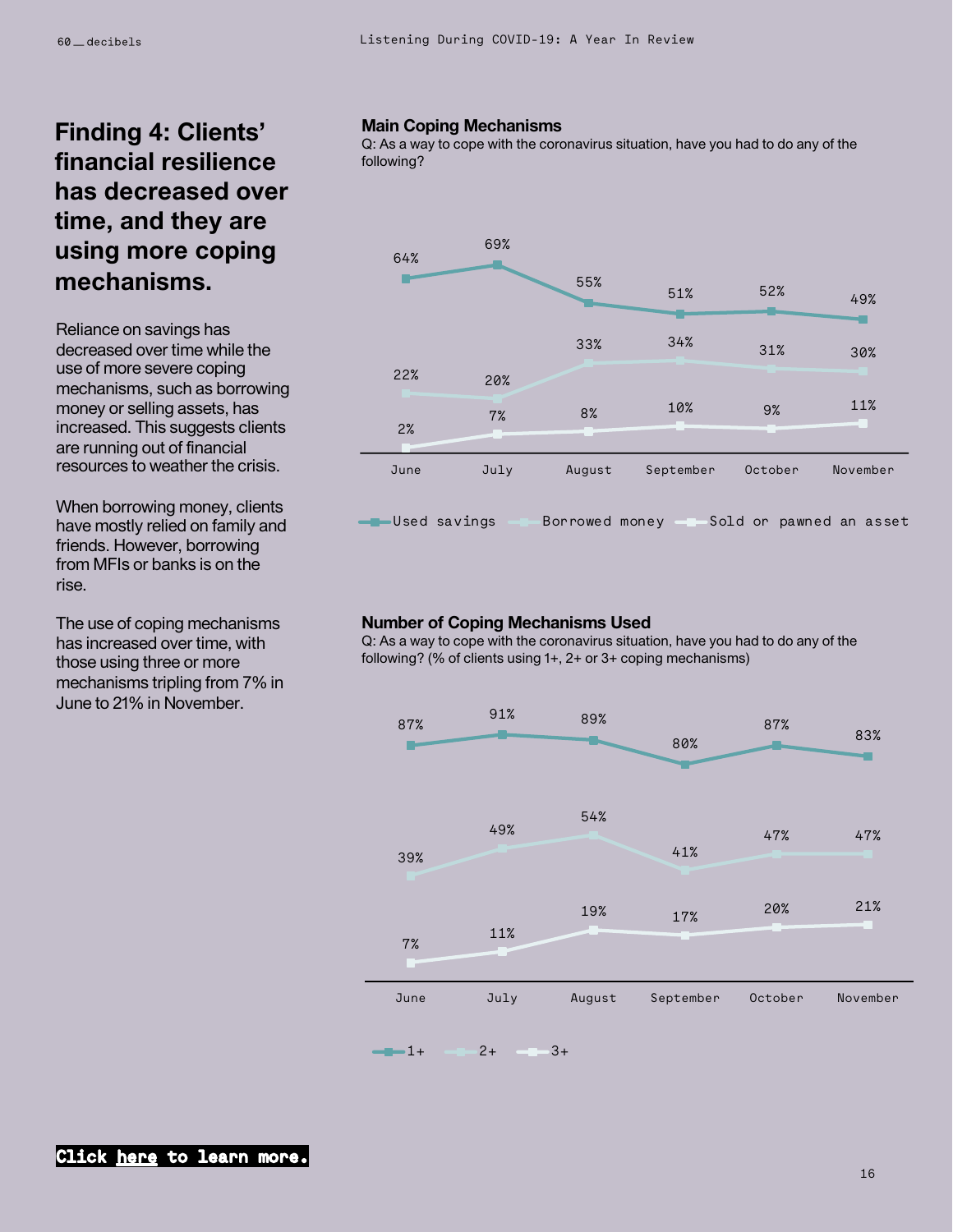## **Off-grid Energy Spotlight**

We interviewed 18,521 energy customers from May to November 2020 to understand their experience of COVID-19, and the impact of offgrid energy in their lives. We worked with 50+ energy companies in 12 countries to complete this work.

## **Finding 1: Customers have similar levels of satisfaction with their off-grid energy pre- and postpandemic.**

Compared to pre-COVID levels, customers have similar levels of satisfaction and rates of challenges. However, customers were less likely to have their product/service challenges resolved.

## **Energy Customer Satisfaction Pre and Post COVID-19**



.... Pre-COVID

.... Post-COVID

### Countries: 12

### Respondents: 18,521

Fund Partners: Rockefeller Foundation, GOGLA Consumer Protection initiative with financial support from the DOEN Foundation and CDC (through CDC Plus, funded by UK Aid), SNV, Efficiency for Access (funded by UK Aid), and DOEN Foundation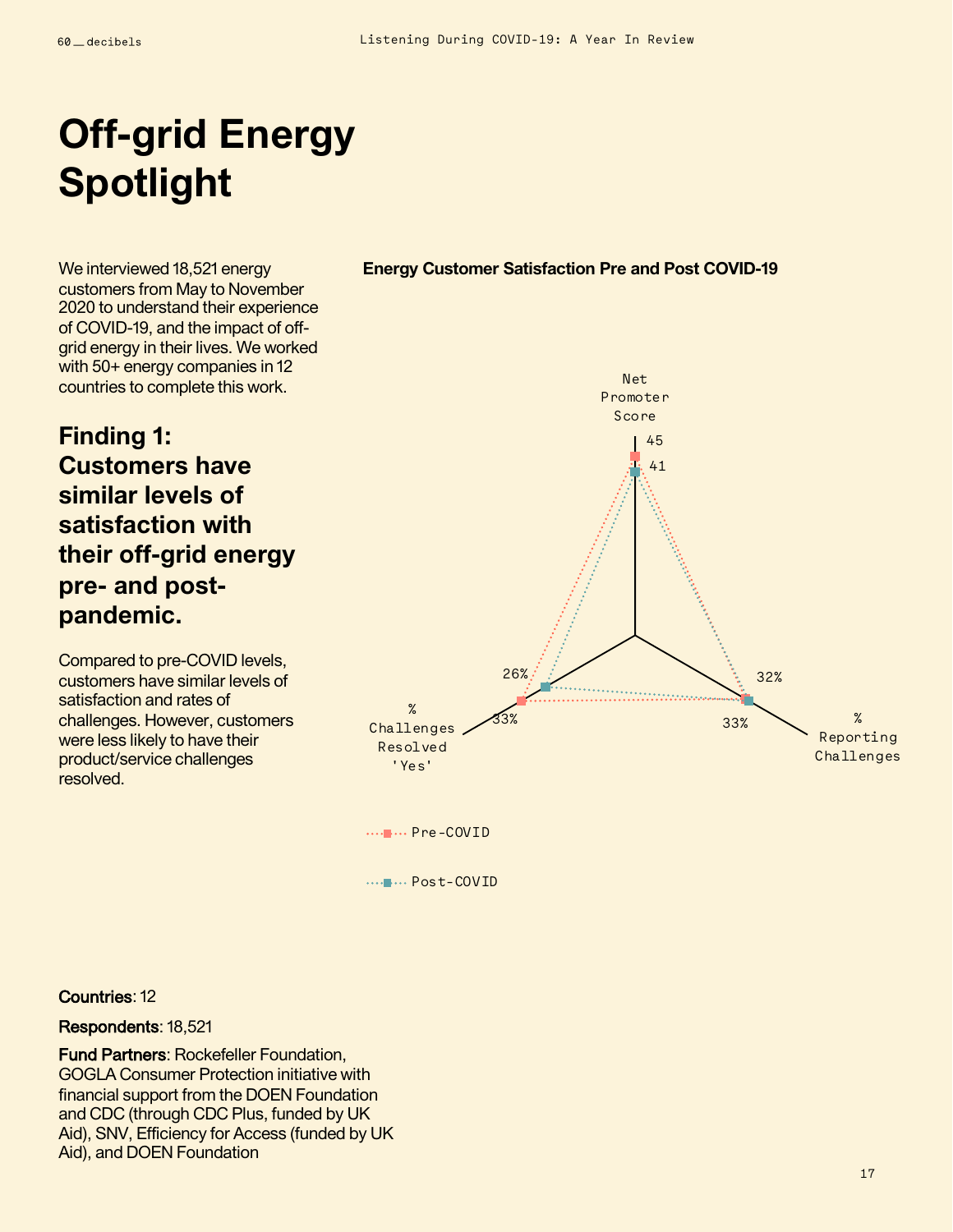## **Finding 2: The Impact of energy access is positive and significant.**

To gauge depth of impact, we asked customers to reflect on whether their quality of life has changed due to energy access. 90% said that their life had improved.

Customers were asked to describe – in their own words – the changes they were experiencing. Top outcomes included:

**The ease of doing tasks** (39%) **High product quality** (36%) **Improved energy access** (25%)

"We use it for TV, fan, charging of phone. It makes life easy for us."

### **Change In Quality Of Life**

Q: Has your quality of life changed because of the product or service?



## Don't miss our [2020 Off-Grid Energy Report!](https://60decibels.com/work)

60\_decibels

Why off-grid energy matters

An Impact Performance Report



2020

Feb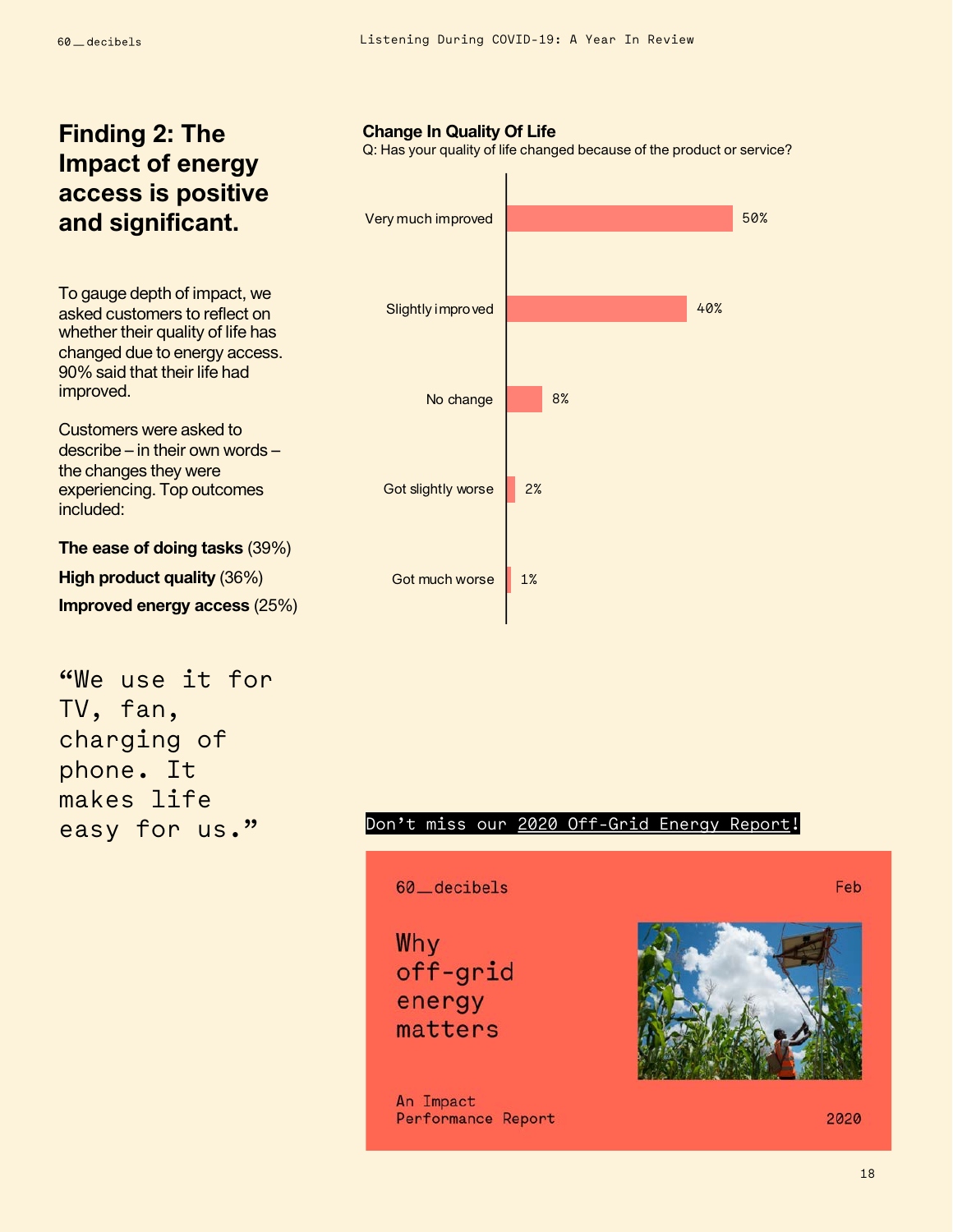## **Finding 3: Repayments are more of a burden than before COVID-19, but the percentage of respondents reporting a burden is decreasing and ability to make payments is increasing.**

The proportion of customers saying payments were a burden shot up in June and then stabilized to a slightly higher level than pre-pandemic.

By November, this figure was starting to approach prepandemic levels. While only a small proportion of customers say payments are a 'heavy burden,' nearly half of these customers reported cutting back on food consumption.

## **Payment Burden Over Time**

Q: Thinking about your repayments at the moment, are they [not a problem, somewhat of a burden, or a heavy burden]?



A 'heavy' burden and 'somewhat' of a burden

#### **Confidence in Making Repayments**

Q: How confident would you say you are in your ability to make payments as you normally would for the next month?

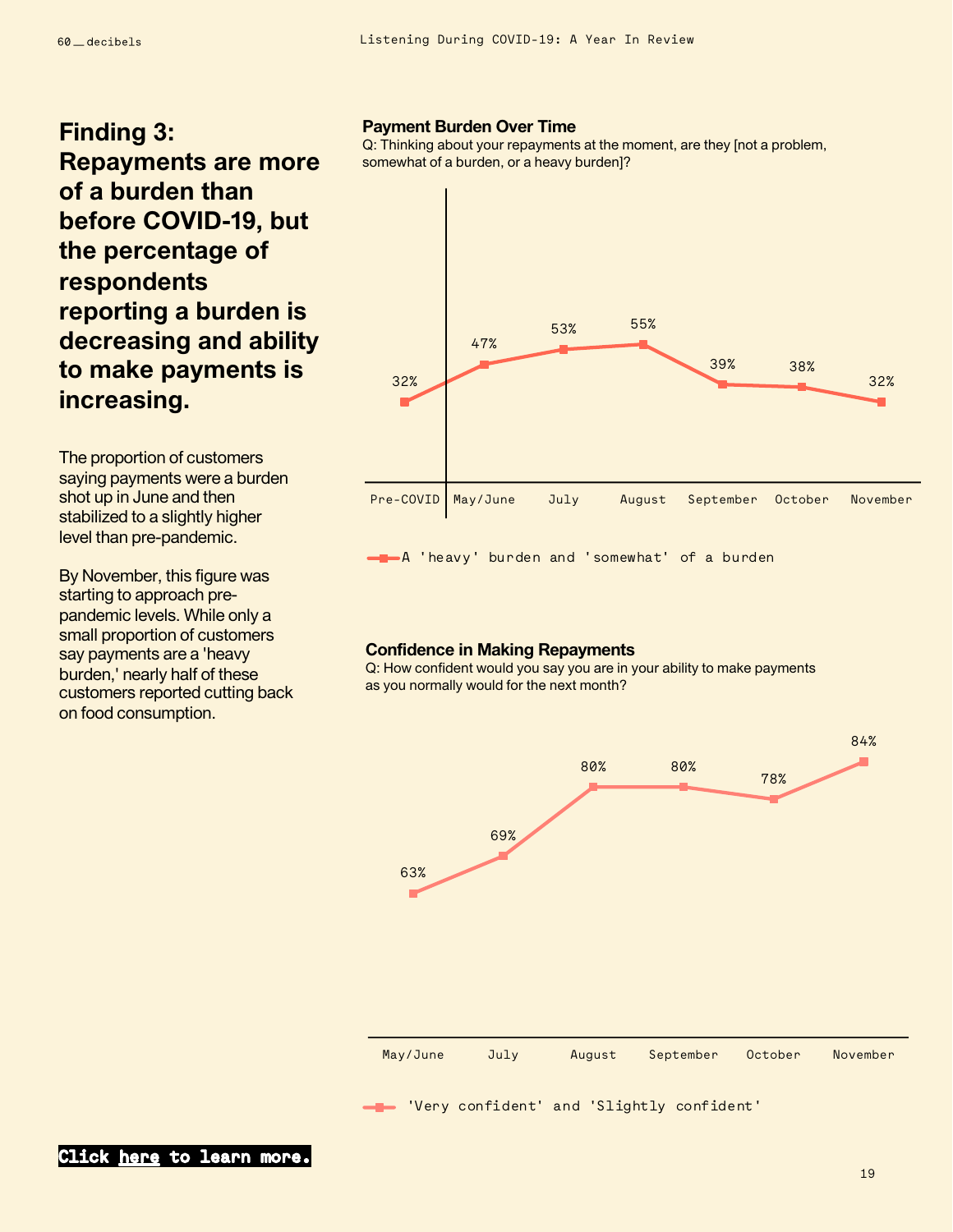## **Kenya Agriculture Spotlight**

The COVID-19 pandemic and subsequent lockdowns enacted by governments are disrupting supply chains and posing a lasting threat to global food systems. At the center of these supply chains are 500 million smallholder farmers who are the source of one-third of the food we eat. From June to December 2020, we spoke to 3,596 Kenyan crop and livestock farmers (roughly 500 a month) to bring their voices to the center of conversations on farmer and food systems recovery.

## **Finding 1: Financial stress increased over time.**

Nine in 10 farmers say their financial situation has worsened since the pandemic. While the majority have been able to tap into their savings, a third have had to borrow money and a fourth have sold assets. As farmers deplete savings and saleable assets, they could become more dependent on borrowing, leading to a slower recovery.

## Countries: 1

### Respondents: 3,596

Fund Partners: Strengthening Impact Investing Markets in Agriculture (SIIMA) programme through UK Aid, Acumen, CDC, Shell Foundation, CGAP, and Mercy Corps' AgriFin Accelerate Program.

#### **Financial Well-being**

Q: So far, overall, has the financial situation of your family changed since lockdown?



### **Use Of Coping Strategies**

As a way to cope with the coronavirus situation, have you or anyone in the household had to do any of the following that you wouldn't normally have to do? Have you:

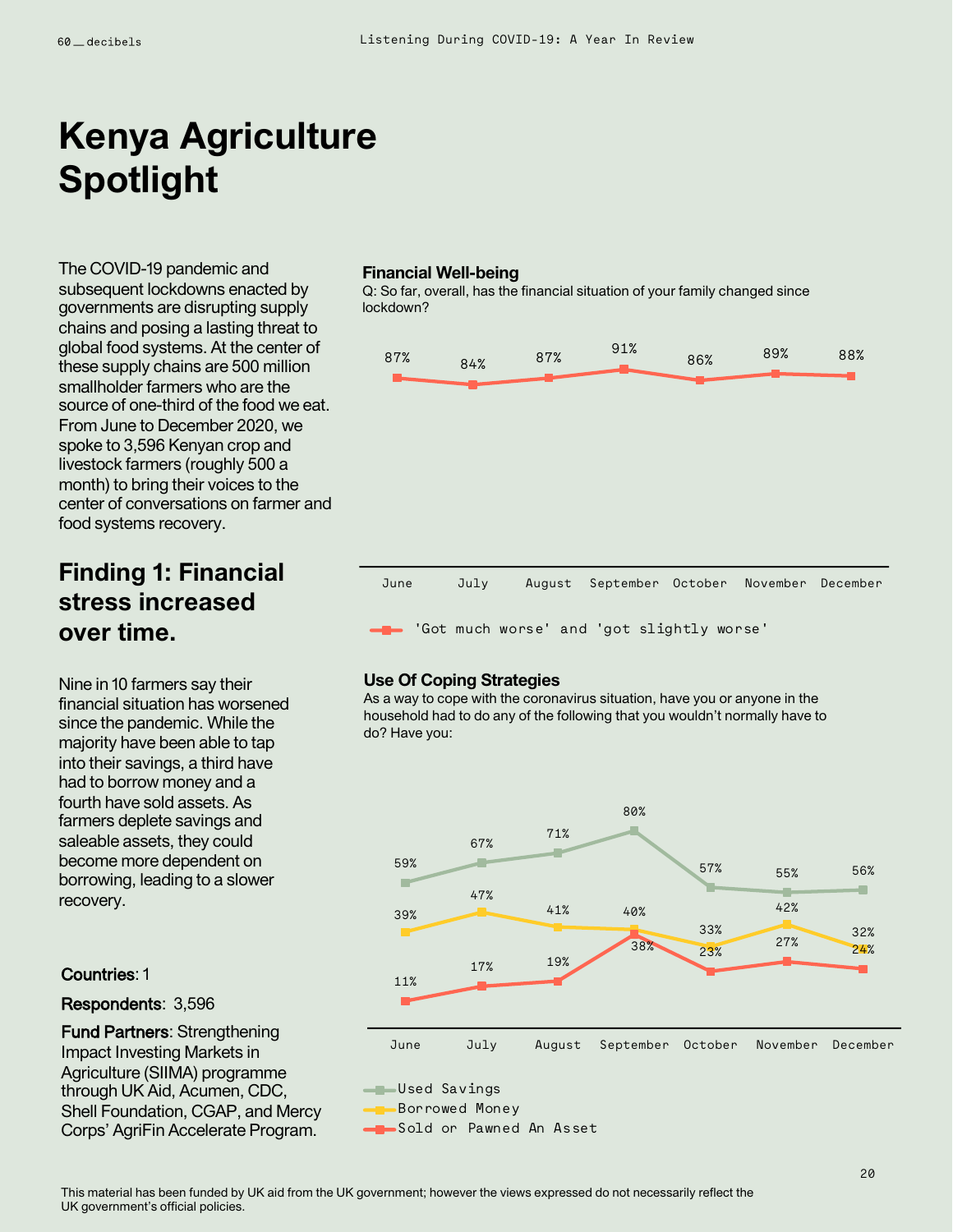## **Finding 2: Farming is increasingly important.**

Thanks to restrictions on economic activity, 25% of Kenyan farmers have lost at least one source of income. Almost all of this loss is concentrated in regular income sources like wages and business earning. 46% of farmers say that farming is playing an increased role in their ability to earn money. They are also increasingly reliant on farming as a source of food.

## Farming as Primary Income and Food Source

(% of respondents who reported reliance on farming for income and food sources)



## % Reporting They Have Reduced Key Farm Activities

Q: As a way to cope with the coronavirus situation in the last two weeks, has your household had to do any of the following farm activities differently from how you would have normally done them? (% of respondents reporting a decrease in activities)



## **Finding 3: Kenyan Farmers scaled back significantly in June, but things are improving.**

Farmers decreased the amount of hired labor, inputs purchased, produce harvested, and produce sold. More than 60% of those who sold less produce said this was not a choice—they wanted to sell more but could not.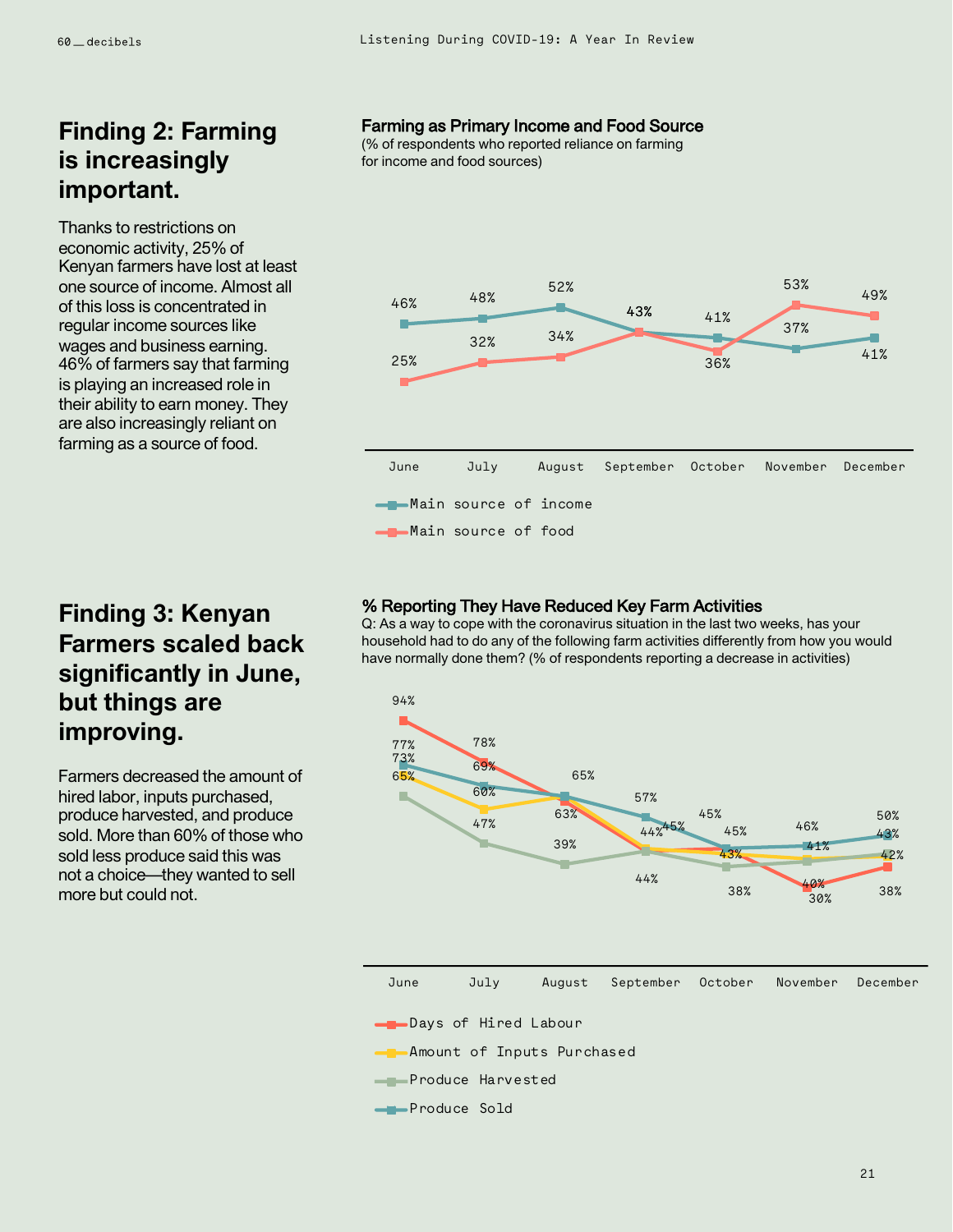## **Finding 4: The high price of inputs puts future earnings at risk.**

Since the start of the pandemic, 69% of farmers reported an increase in the price of agricultural inputs and 67% of farmers say that the price their household is paying for food is higher.

However, this increase in the price of food is not yet making its way to farmers at the start of the supply chain. In fact, 63% of farmers say that they received lower prices for their produce. Additionally, farmers want to sell more but they are unable.

"Both lives and livelihoods are at risk from this pandemic...we risk a looming food crisis."

- Female farmer, Age 26, June 2020

### **Impact on Price of Inputs and Food**

Q: Was the price you paid for [food / inputs] in the last two weeks higher, lower or about the same as usual?



Much lower **Lower** About the same **Higher** Much higher

#### **Impact on Farmer Revenue**

Q: Was the money you earned in the last two weeks higher, lower or about the same as usual?



Earned from sales

| ∎Much lower    |  |  |  |  |  |  |
|----------------|--|--|--|--|--|--|
| ∎Lower         |  |  |  |  |  |  |
| About the same |  |  |  |  |  |  |
| Higher<br>٦    |  |  |  |  |  |  |
| Much higher    |  |  |  |  |  |  |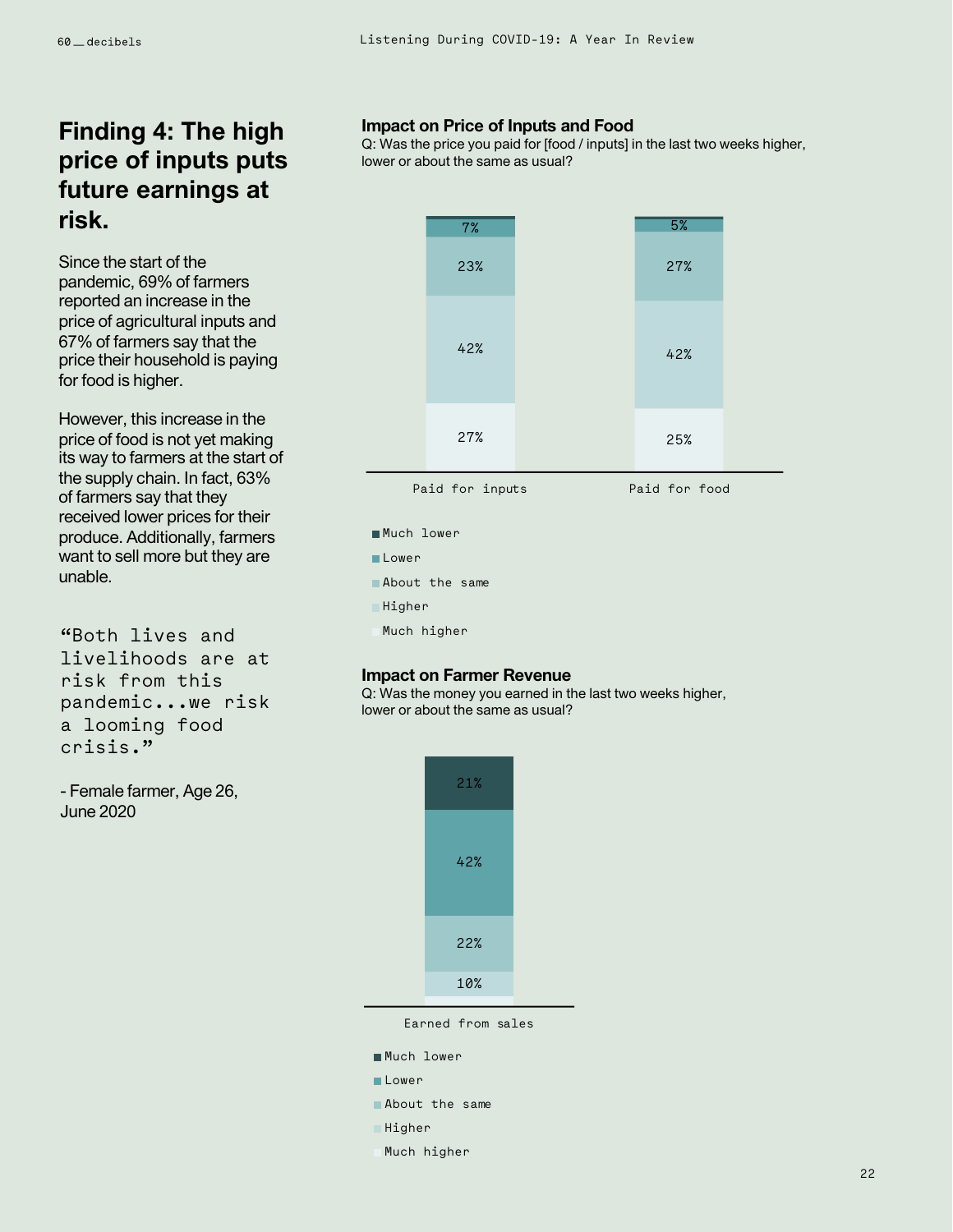## **Gender Disaggregated Agriculture Data**

We analyzed our agriculture data to understand differences in wellbeing, financial hardship, and requests for support based on gender.

Overall, financial hardship is somewhat worse for women: 45% of women reported a 'much worse' financial situation compared to 39% of men. They are also making more adjustments than men to cope with the pandemic and are less confident in their faming activities. 46% of women asked for cash-based support as a coping mechanism compared to 40% of men.

Finally, looking at digital use, we found that more targeted support is required to reach women. Female farmers' usage of digital tools is concentrated in cheaper ones like radio and feature phones, while men are far more likely to use smartphones and internet.

|                                                             | Women | Men        |
|-------------------------------------------------------------|-------|------------|
| <b>Farming Impact</b>                                       |       |            |
| % of 'very confident' in next<br>month's farming activities | 29%   | 36%        |
| % who sold 'much less' produce<br>to cope with pandemic     | 23%   | <b>19%</b> |
| <b>Financial Impact</b>                                     |       |            |
| % reporting 'much worse'<br>financial situation             | 45%   | 39%        |
| % confident about loan<br>repayment                         | 43%   | 59%        |
| <b>Top Requests</b>                                         |       |            |
| % asking for cash as<br>top support to cope                 | 46%   | 40%        |
| % asking for 'market information'<br>to increase sales      | 72%   | 67%        |
| <b>Digital Use</b>                                          |       |            |
| % used feature phone last month                             | 71%   | 61%        |
| % used radio last month                                     | 74%   | 79%        |
| % used smartphone last month                                | 35%   | 47%        |
| % used internet last month                                  | 12%   | 18%        |

7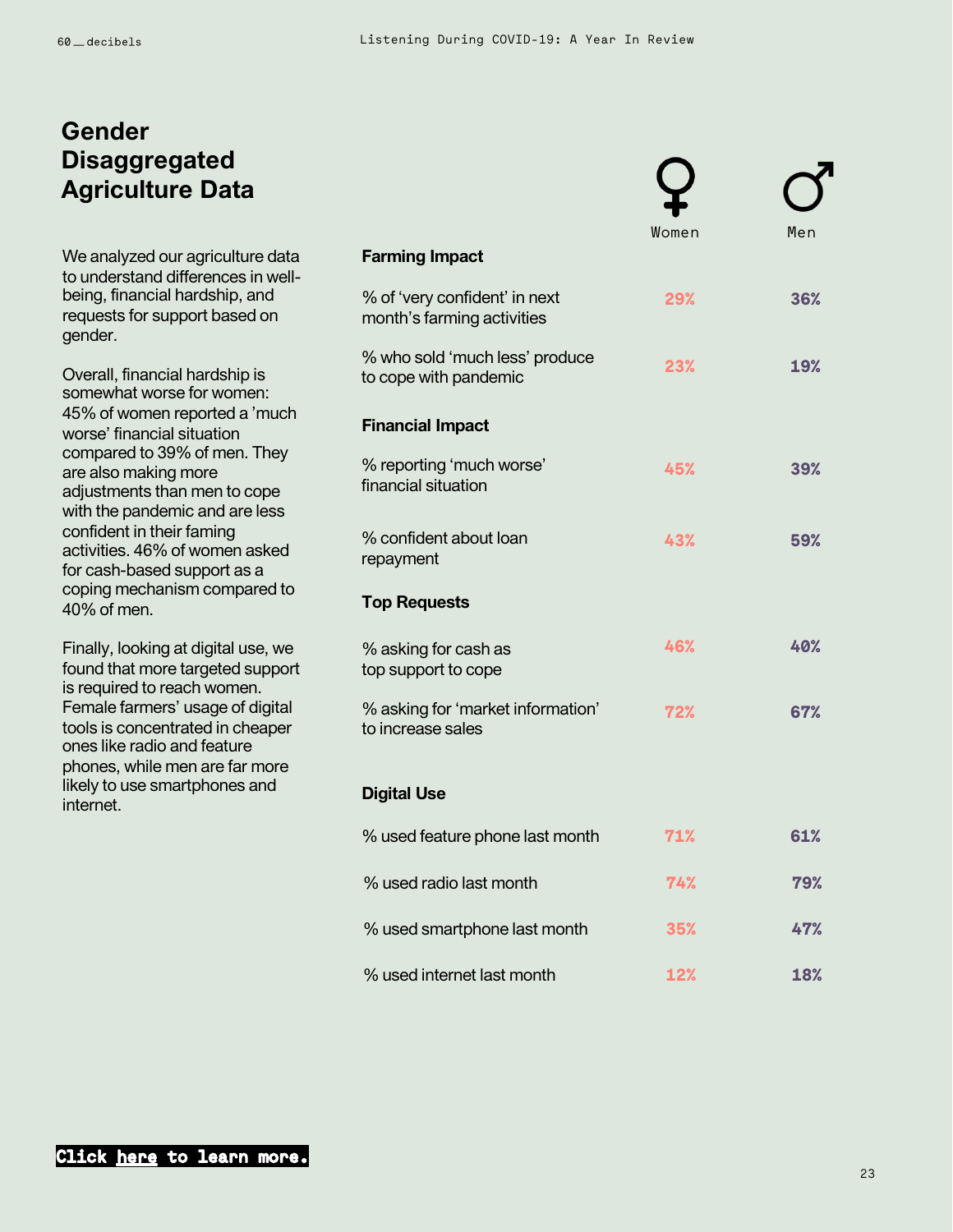"COVID-19 is everywhere in the world, we can't go anywhere, so we are afraid."

- Woman, Rwanda, May 2020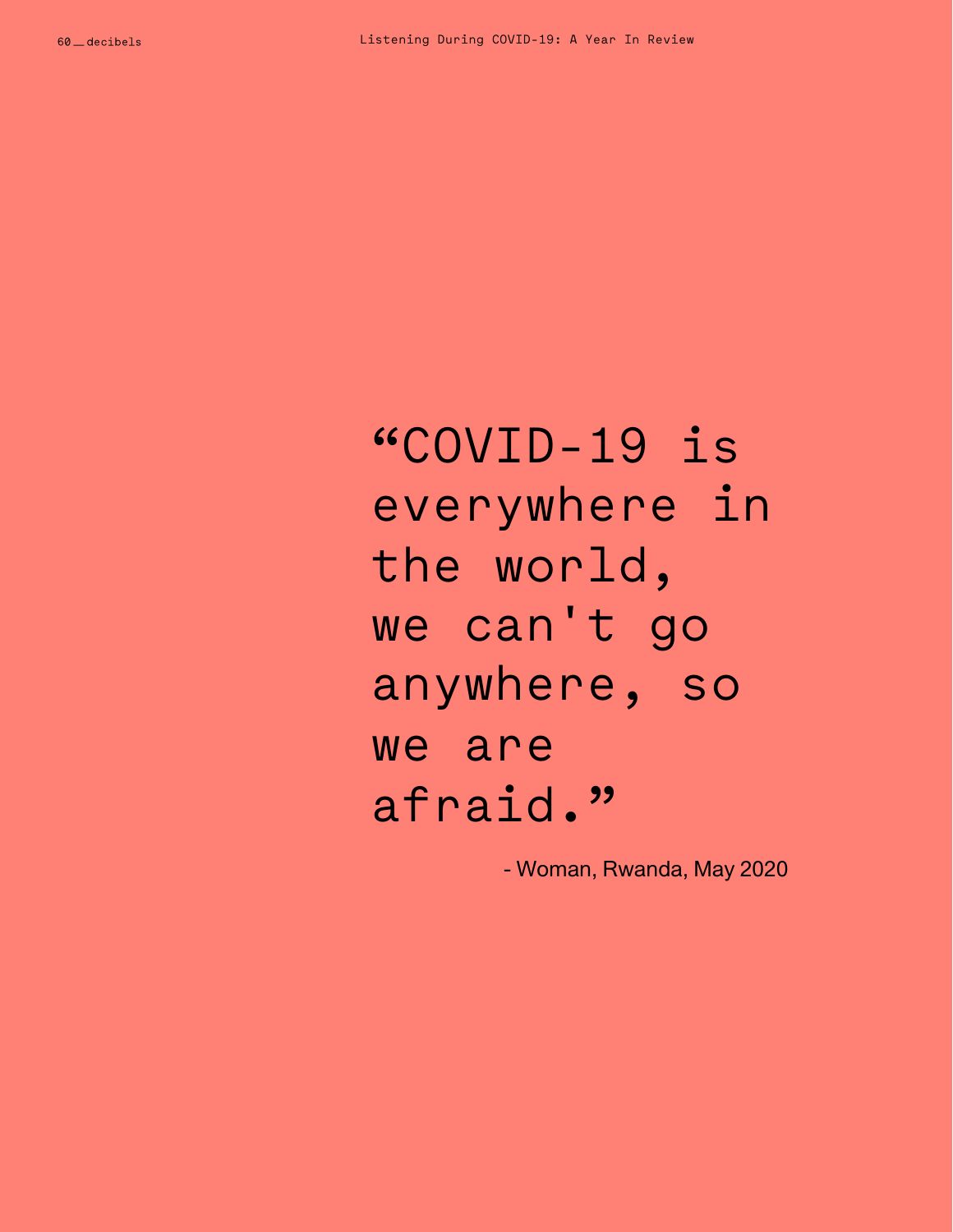# Part 02:

# Global Trends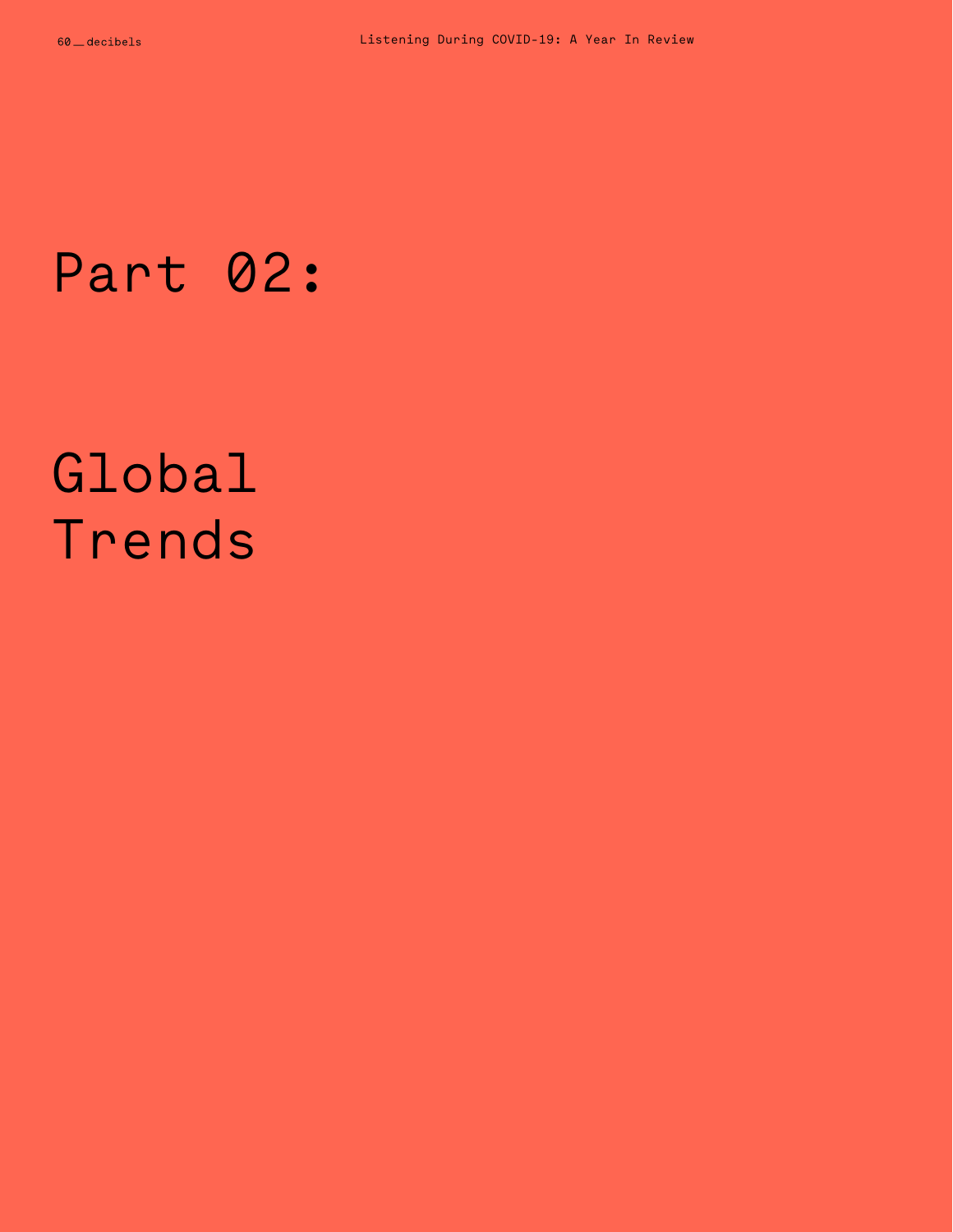## **60dB Vulnerability Index**

The 60dB Vulnerability Index helps illuminate the overall impact of COVID-19, and the associated lockdowns, on households. The Index weights clients' reported change in financial situation, the coping mechanisms they employ, changes in food consumption and likelihood of living in poverty. Higher scores indicate that a respondent is exhibiting more vulnerability to COVID-19.

At a regional level, we found that overall vulnerability is highest in Zambia and extreme vulnerability is highest in Rwanda.

At a sector level, we found that microfinance clients were more vulnerable overall. Comparing the Vulnerability Index results for microfinance clients to our global 60dB COVID-19 benchmark, we found that 48% of MFI clients we spoke to are 'very vulnerable' as compared to our benchmark of 18%, and these trends hold when controlling for poverty levels. We are still investigating these results as we would expect MFI clients to be more, not less, resilient to shocks.

Lastly, we saw a correlation between our Vulnerability Index and reported levels of concern: extremely vulnerable customers were more likely to have higher levels of concern. Levels of concern appear to be linked to how significant the economic impacts are for families.

#### **60 Decibels Vulnerability Index**

Vulnerability Scores By Country (Sorted by 'Extremely' and 'Very' Vulnerable)

| Zambia        | 6%        |     | 43% |     | 14% | 16% | 20% |
|---------------|-----------|-----|-----|-----|-----|-----|-----|
|               |           |     |     |     |     |     |     |
| Rwanda        | 26%       |     | 21% |     | 16% | 19% | 19% |
|               |           |     |     |     |     |     |     |
| Kenya         | 19%       |     | 16% | 22% |     | 18% | 24% |
|               |           |     |     |     |     |     |     |
| Sierra Leone  | 11%       | 20% |     | 26% |     | 21% | 22% |
|               |           |     |     |     |     |     |     |
| India         | 7%<br>7%  | 12% | 16% |     |     | 58% |     |
|               |           |     |     |     |     |     |     |
| Uganda        | 6%<br>9%  | 12% | 17% |     |     | 56% |     |
|               |           |     |     |     |     |     |     |
| Nigeria       | 6% 6%     | 10% | 18% |     |     | 60% |     |
|               |           |     |     |     |     |     |     |
| Myanmar       | 4% 8%     | 14% |     | 43% |     |     | 31% |
|               |           |     |     |     |     |     |     |
| Cote d'Ivoire | 5%<br>14% |     | 29% |     |     | 51% |     |
|               |           |     |     |     |     |     |     |
| Tanzania      | 13%       |     | 22% |     |     | 62% |     |

- **Extremely Vulnerable**
- **Very Vulnerable**
- Vulnerable
- Slightly Vulnerable
- Coping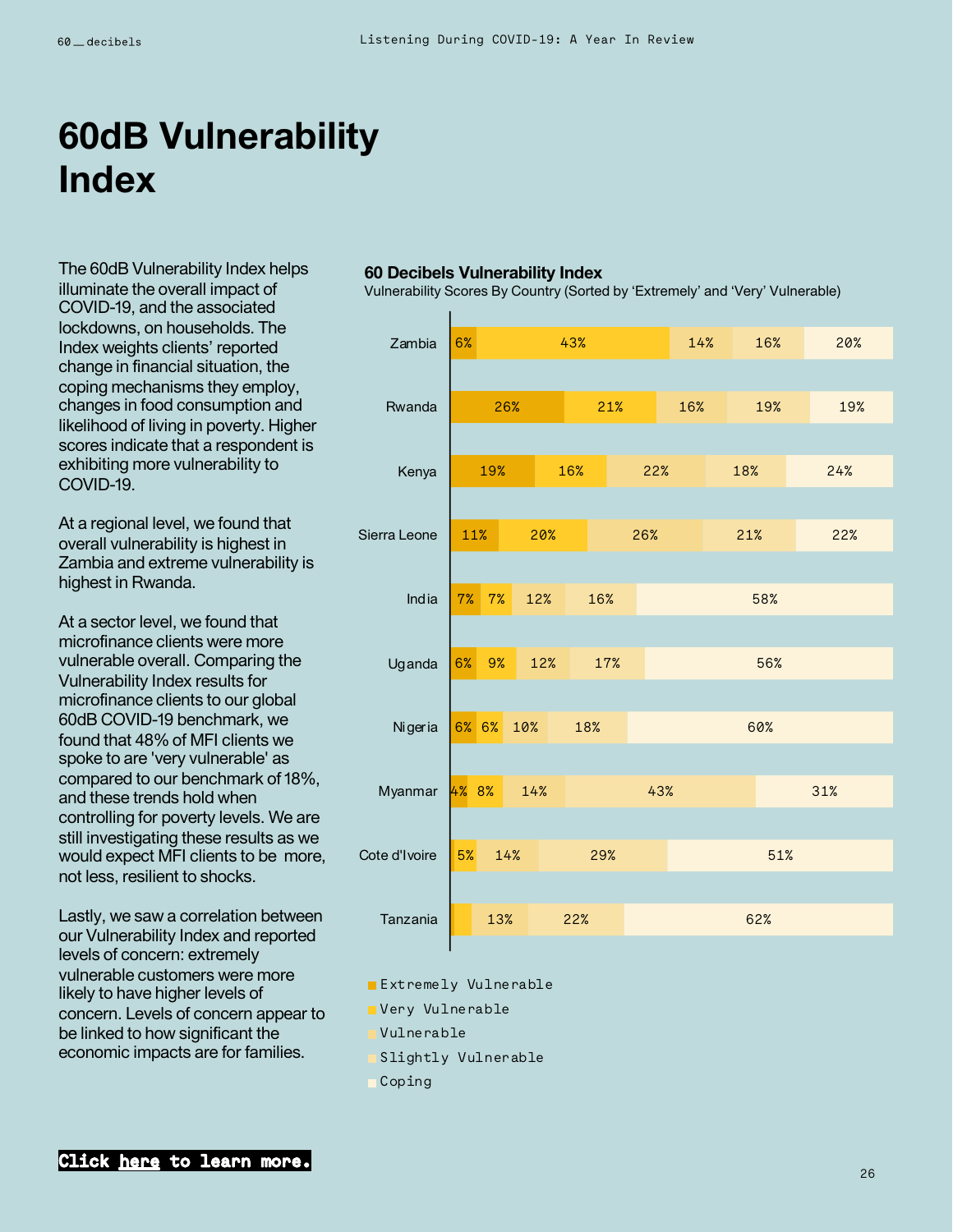

25k **Respondents** 





### **Level of Concern About COVID-19**

Q: Are you concerned about COVID-19? (% 'very much' and 'slightly' concerned)



### **Change In Income During COVID-19**

Q: Has your household's income changed from last month? (% 'very much' and 'slightly' decreased)

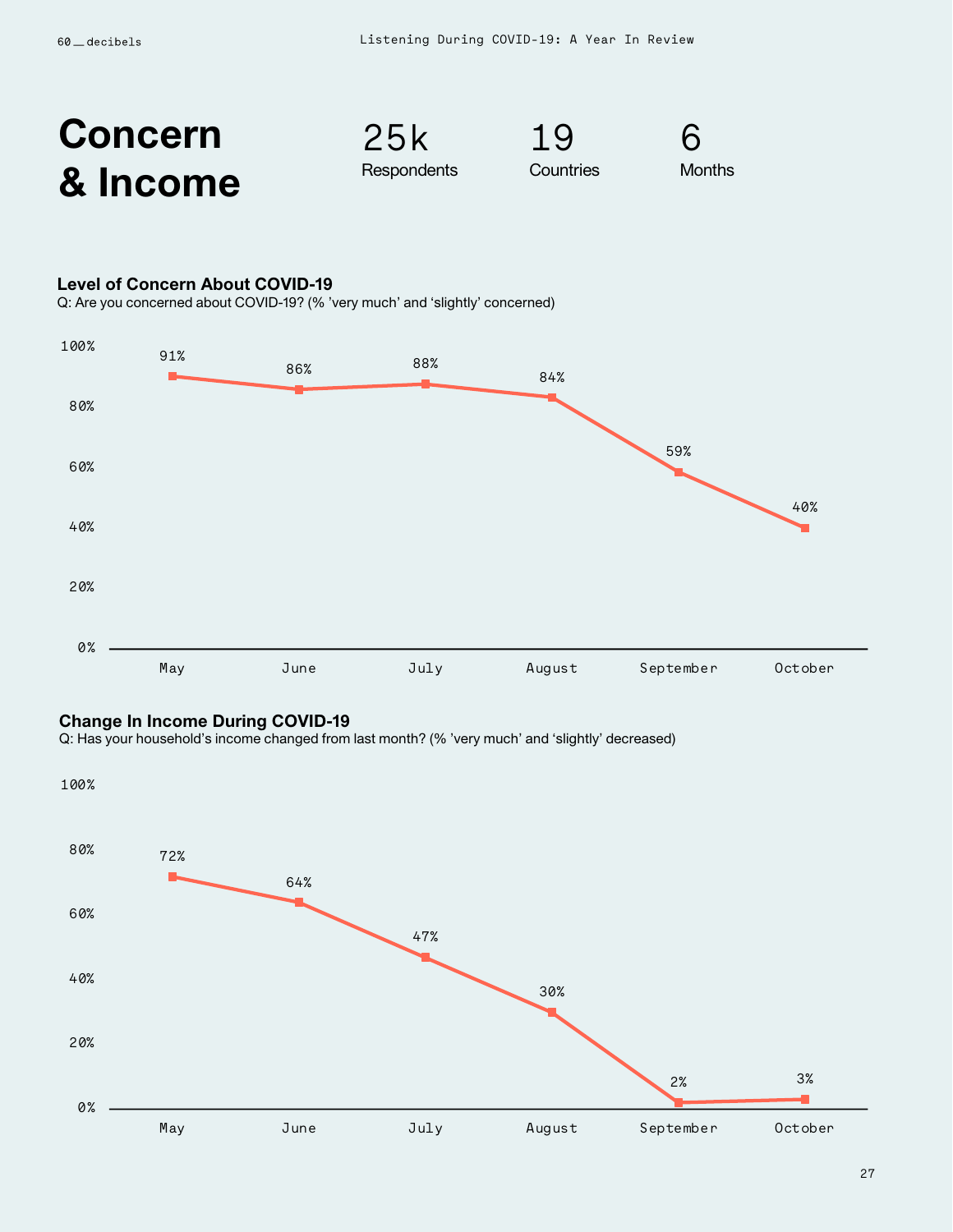## **Consumption & Repayment**

25k **Respondents** 

19 **Countries** 



#### **Change In Food Consumption During COVID-19**

Q: As a result of COVID-19, have there been changes in food consumption in your household per person, from last month? (% 'very much' and 'slightly' decreased)



### **Confidence in Repayment During COVID-19**

Q: How confident would you say you are in your ability to make repayments as you normally would for the next month? (% 'very' and 'slightly' confident)

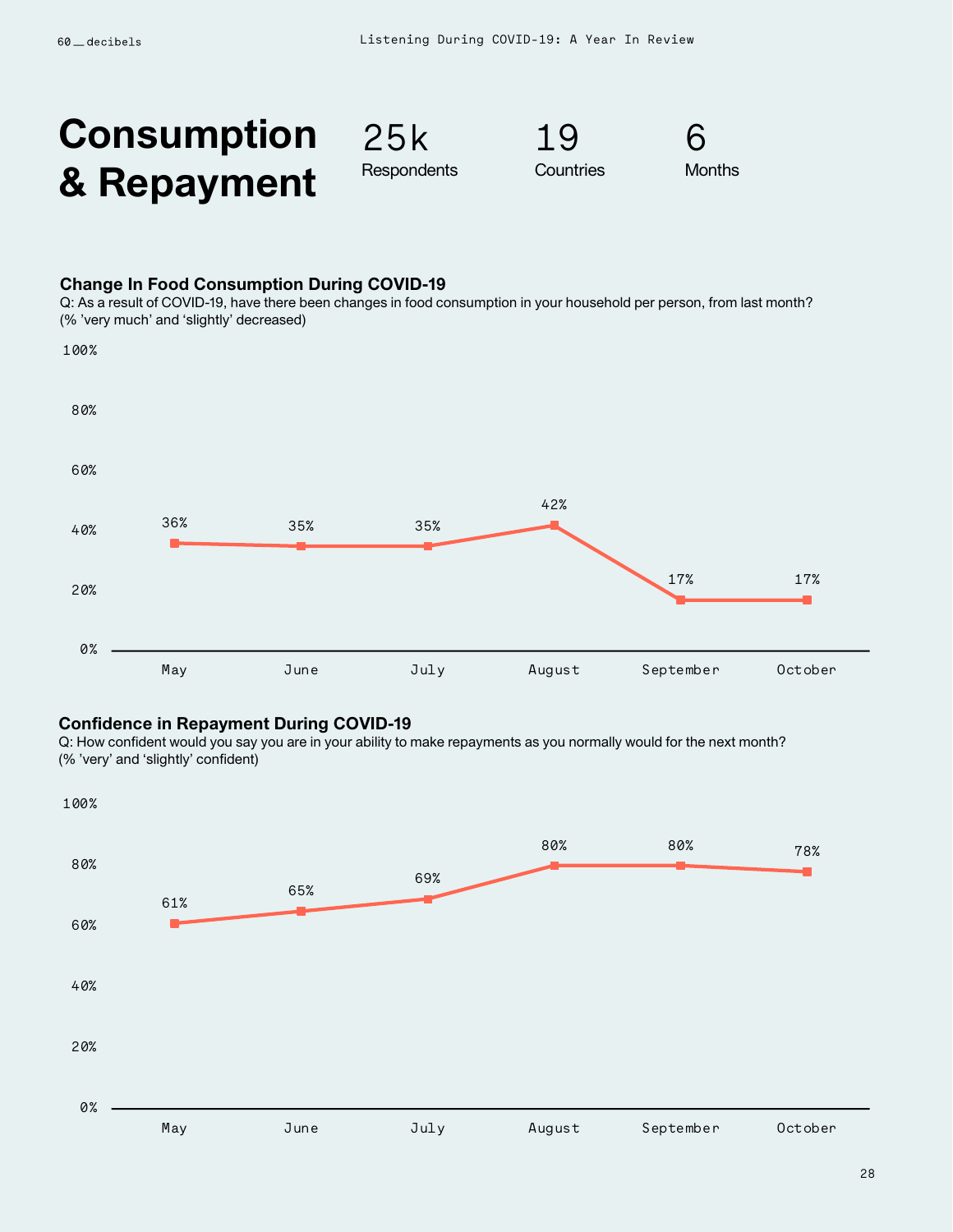# Part 03:

# Closing Thoughts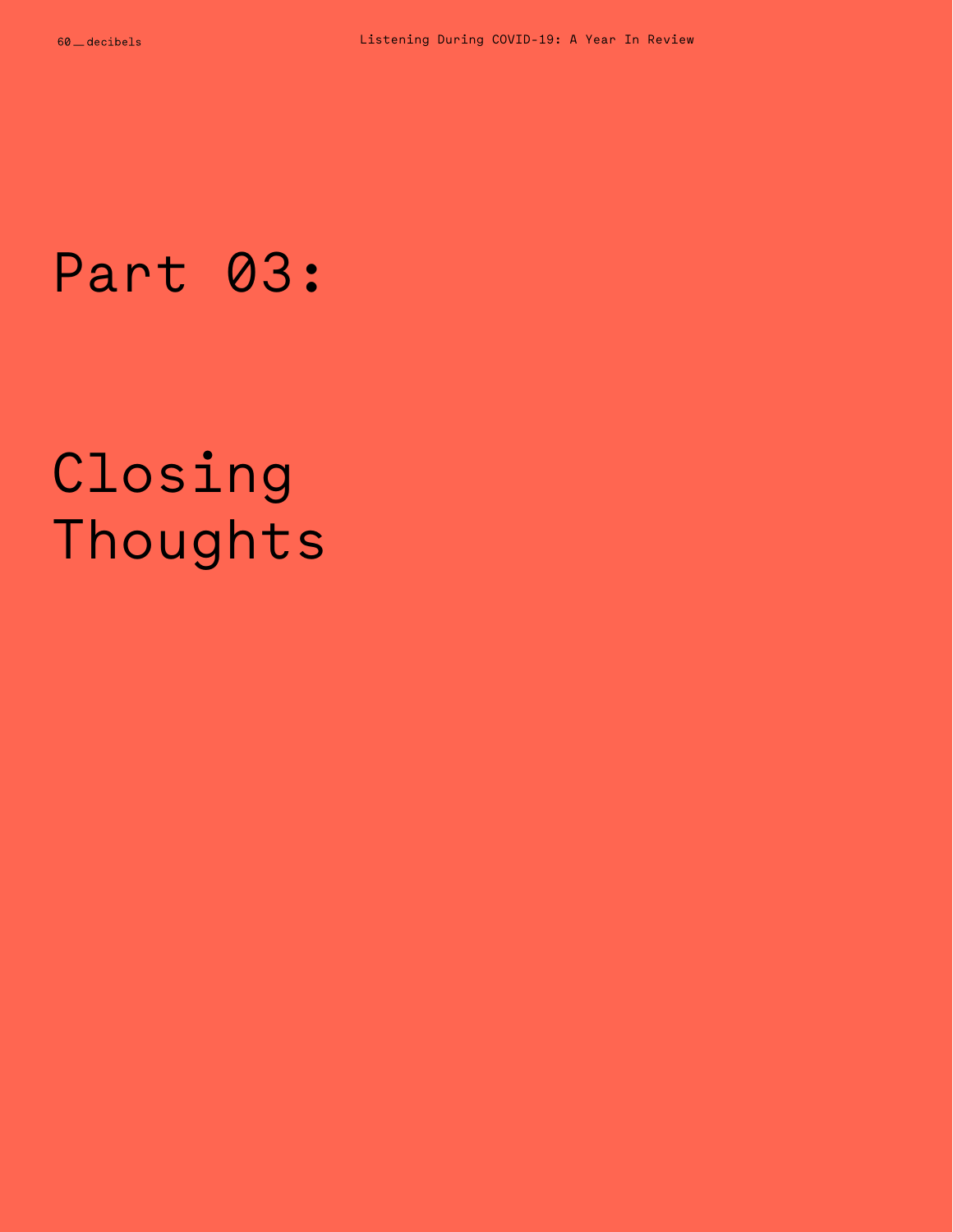## **The Road To Recovery**

As of writing this report, there is increasing promise that global vaccine availability will allow us to see our way out of the COVID-19 pandemic in 2021. However, the road to recovery will be long. Current vaccine availability is heavily skewed towards wealthier countries, and the most vulnerable populations will continue to be most affected.

Here are some specific calls to action that we suggest based on the data we've collected. We invite all decision-makers across the globe to engage with this data and share how they are acting on it.

### **02. Financial Inclusion**

Clients need flexible, low-cost access to liquidity to help their households and businesses cope. That could mean supplying access to new capital (unconditional cash transfers, new low-cost loans) or making existing loans more flexible in terms of use and repayment. The segmented data on our dashboard highlights the need to support different sectors and business types differently.

#### **04. Agriculture**

Prioritize smallholder farmers as a group that needs special attention in recovery efforts: despite the notion that COVID-19 may not be as widespread outside of city centers, we know that farmers, particularly those in rural areas, are struggling. These farmers have been most severely impacted by lockdowns—affecting their input prices and access to markets and they will require special support. Specific challenges that are top of mind for farmers are: liquidity, access to affordable inputs, and market access.

## **01. Gig Economy**

As we saw from our data, most gig workers need support to manage debt, save for the future, and mitigate the risk of not being able to work due to illness or an accident. Our partner, Flourish Ventures, has emphasized the important role of financial technology companies in advancing economic opportunity, improving gig workers' financial resilience and access to financial services.

## **03. Off-Grid Energy**

While off-grid energy customers are faring worse than before the pandemic, our research showed just how much energy access is valued, and the positive impact it has on quality of life, opportunities to earn an income, and safety and security. Nevertheless, nearly one third of customers are struggling to make repayments for energy products or services purchased. Finding ways to financially support these customers and companies during this time is essential.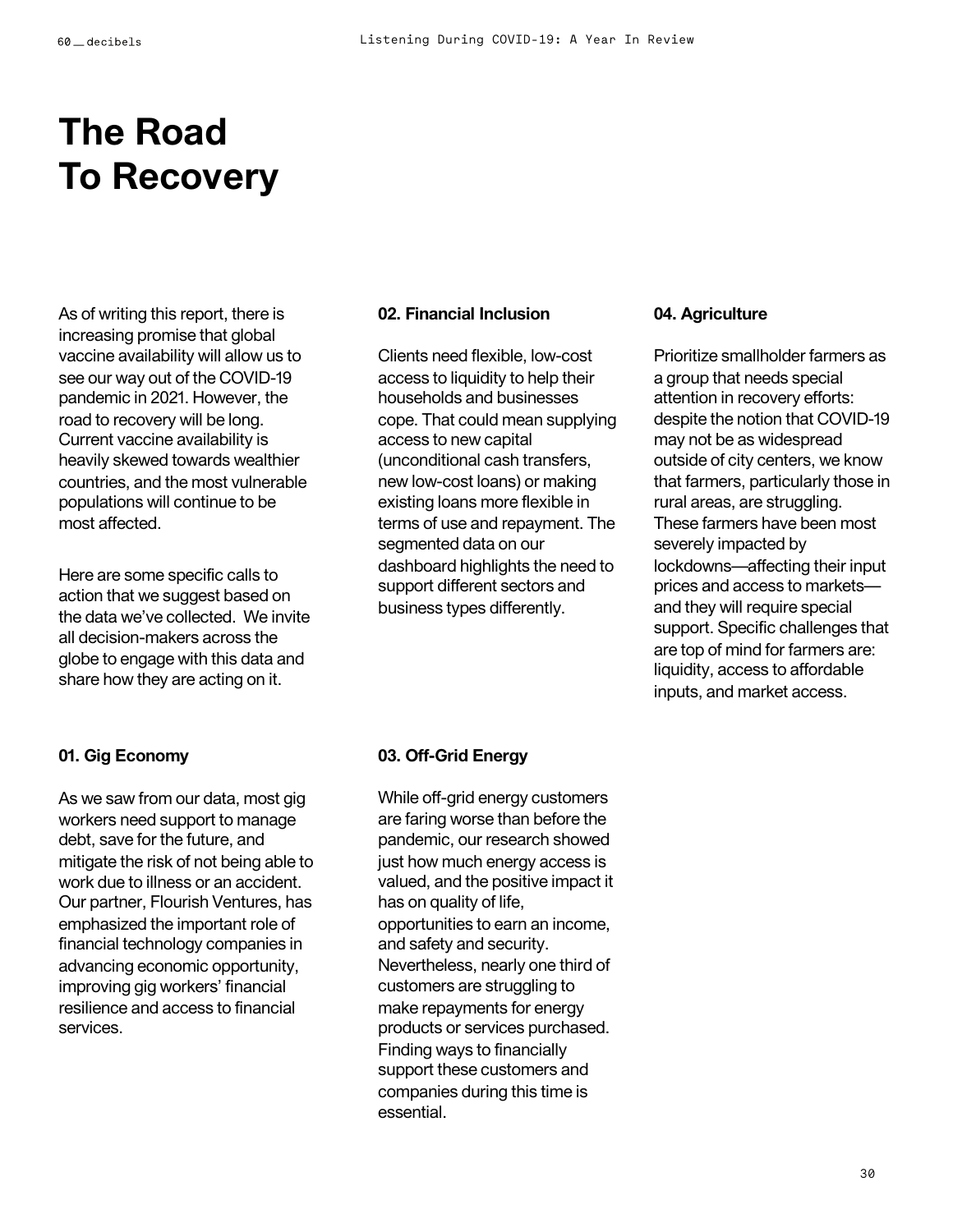## **Acknowledgements**

**Participating Partners**



### **Participating Companies**

(Note: not all participating companies are listed.)

ACEP, Addosser, Advans Cameroon, Caurie, Advans Ghana, Advans Myanma, Advans Nigeria, Advans Pakistan, Advans Tunisia, Altech, Amret, Assilassime, Auxano Solar, Avail Finance, Azuri, Baobab+, Bboxx, Bidhaa Sasa, d.light, Easy Solar, ECLOF Kenya, ENGIE Mobisol, ENGIE PowerCorner, Equatorial Power, Fenix, FINCA Plus Bright Life, FlexClub, Greenlight Planet, GVE Group, Husk Power Systems, Jaza Energy, Juhudi Kilimo, Jumeme, KCKM, Lumos, M-KOPA, Mega Global Green, MEI Fácil, MiracleFeet, Mobile Power, MREF, Mwezi, OMC, Ongeza, Oolu Solar, Parami Energy, Pawame, Picup, Pollinate Group, PowerGen, Powerhive, Pro Engineering, Project Hello World, Rubitec, Sampingan, Simusolar, Sinapi Small Enterprise Foundation, SolarNow, SUNami, Steady , Talent and Technology, Tara Urja, Techno-Hill, Trend Solar, UFC, UnitusCapital, upOwa.

Agriculture Surveys were conducted with a panel of respondents recruited from GeoPoll.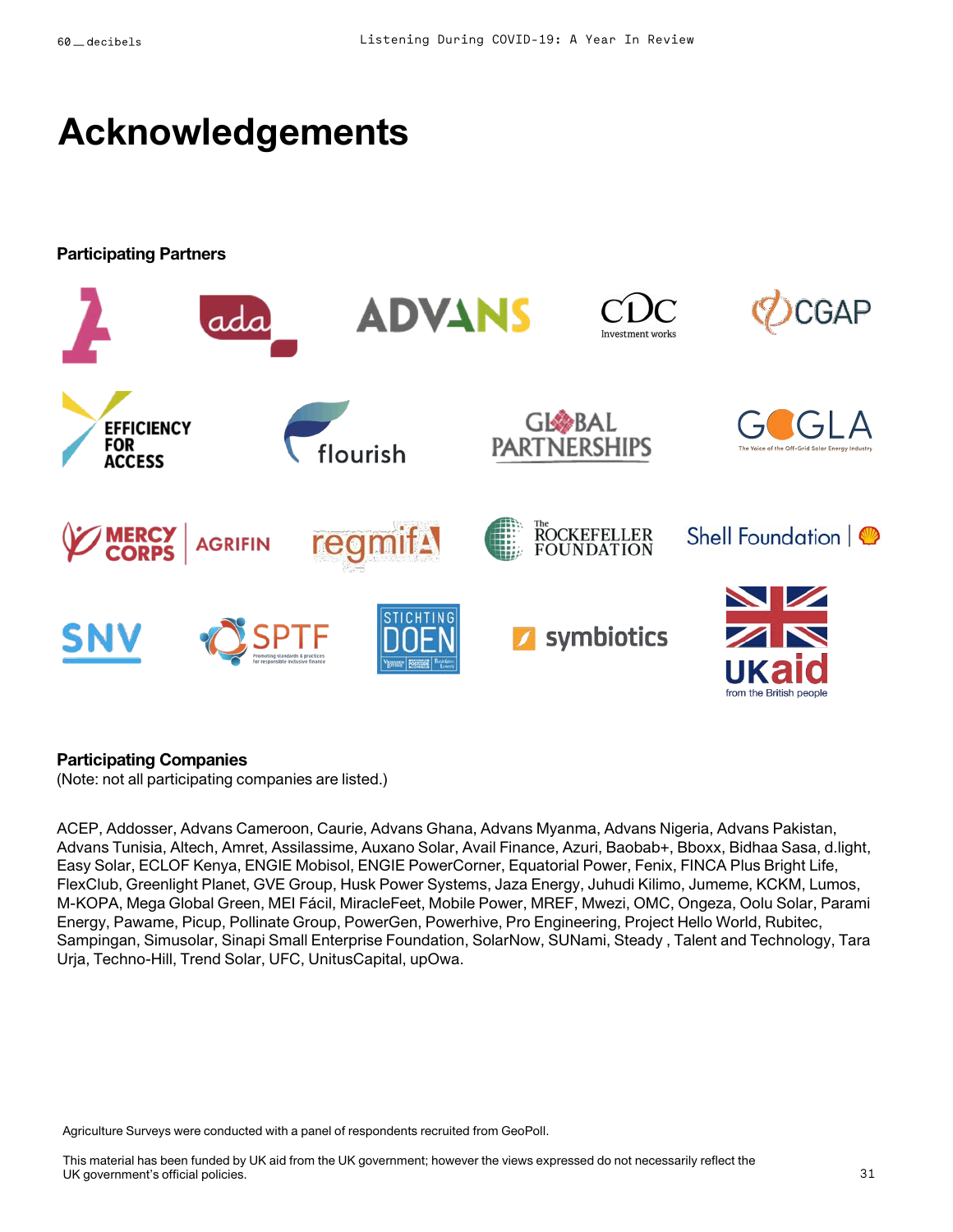## **Thank You To The 60dB Team**

In March 2020, our global offices started to close and it became clear we were headed into the unknown. Our team's first question was 'What can we do to help?'

The 60 Decibels team demonstrated an unwavering resilience and a commitment to stepping up and sticking together during these difficult times.

We want to thank you all for the extra hours you gave, even during lockdown, and your commitment to amplify the voices of those struggling most during this pandemic.

This report is all your hard work!